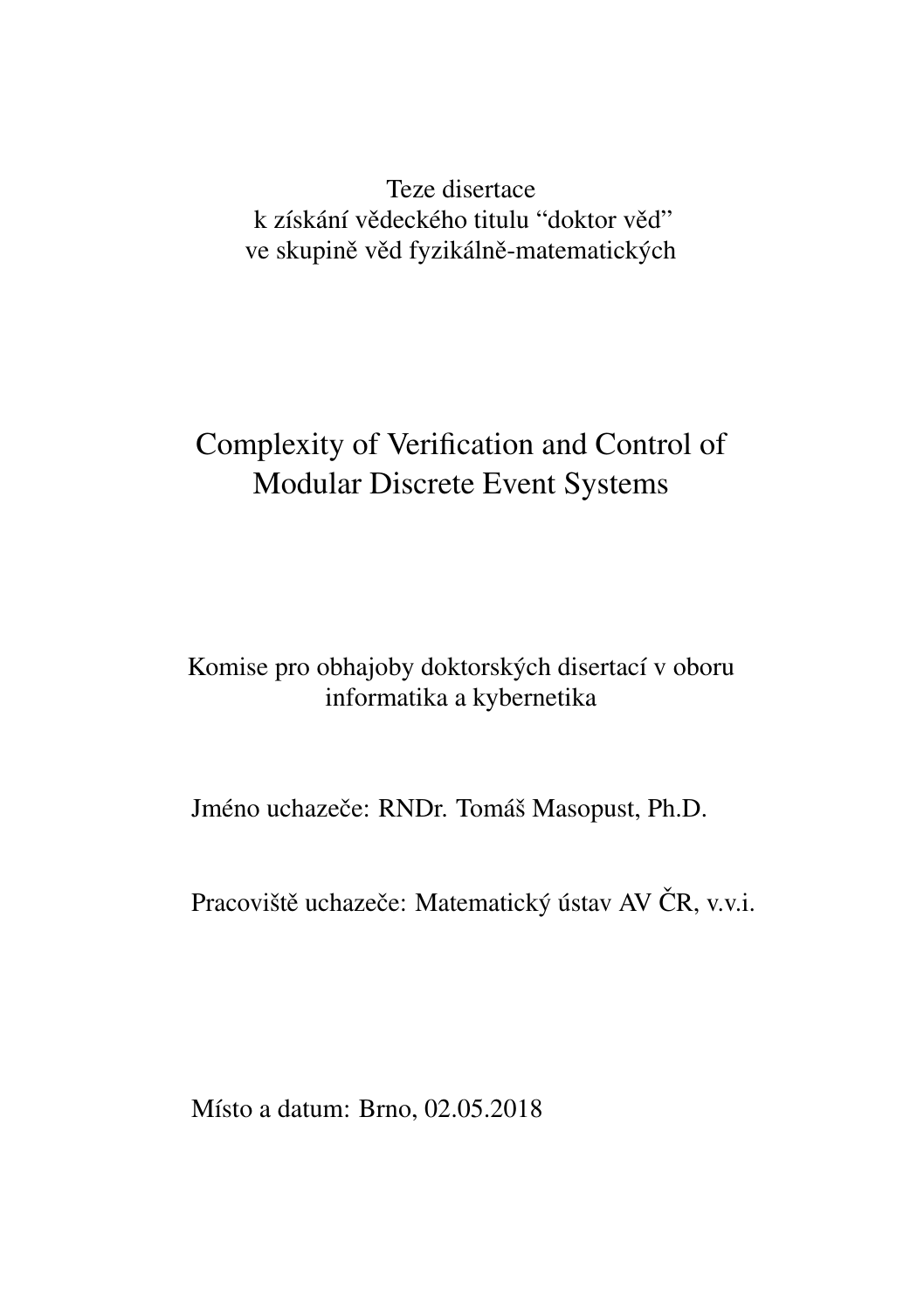### Abstract

Discrete event systems (DESs) are dynamical systems evolving by occurrences of events that appear independently in time. The evolution of a DES cannot be captured by classical modeling formalisms, such as differential equations, but it can be captured by tools like automata or Petri nets. Supervisory control is a formal approach for control of DESs solving problems such as safety, nonblockingness, and fault diagnosis encountered in systems with a high degree of automation. Supervisory control of monolithic systems is a well-understood problem. However, large-scale systems are modular, consisting of many small concurrent parts, where the state-space explosion problem is the main issue when making the system monolithic. The modular setting results in global specifications for which we suggest a new approach to synthesize local controllers. We further investigate the verification of nonblockingness for modular systems, the computation of a coordinator for nonblockingness, the effect of projections on the size of automata, the computation of a safe subset of specifications, and the complexity of verifying some properties of modular DESs. In decentralized supervisory control, several local supervisors cooperate to accomplish a common goal. We suggest a new approach to construct a controllable and coobservable subspecification by extending observable events of local supervisors via communication and applying a fully decentralized computation of local supervisors. We also discuss the possibility to extend the framework to non-regular systems.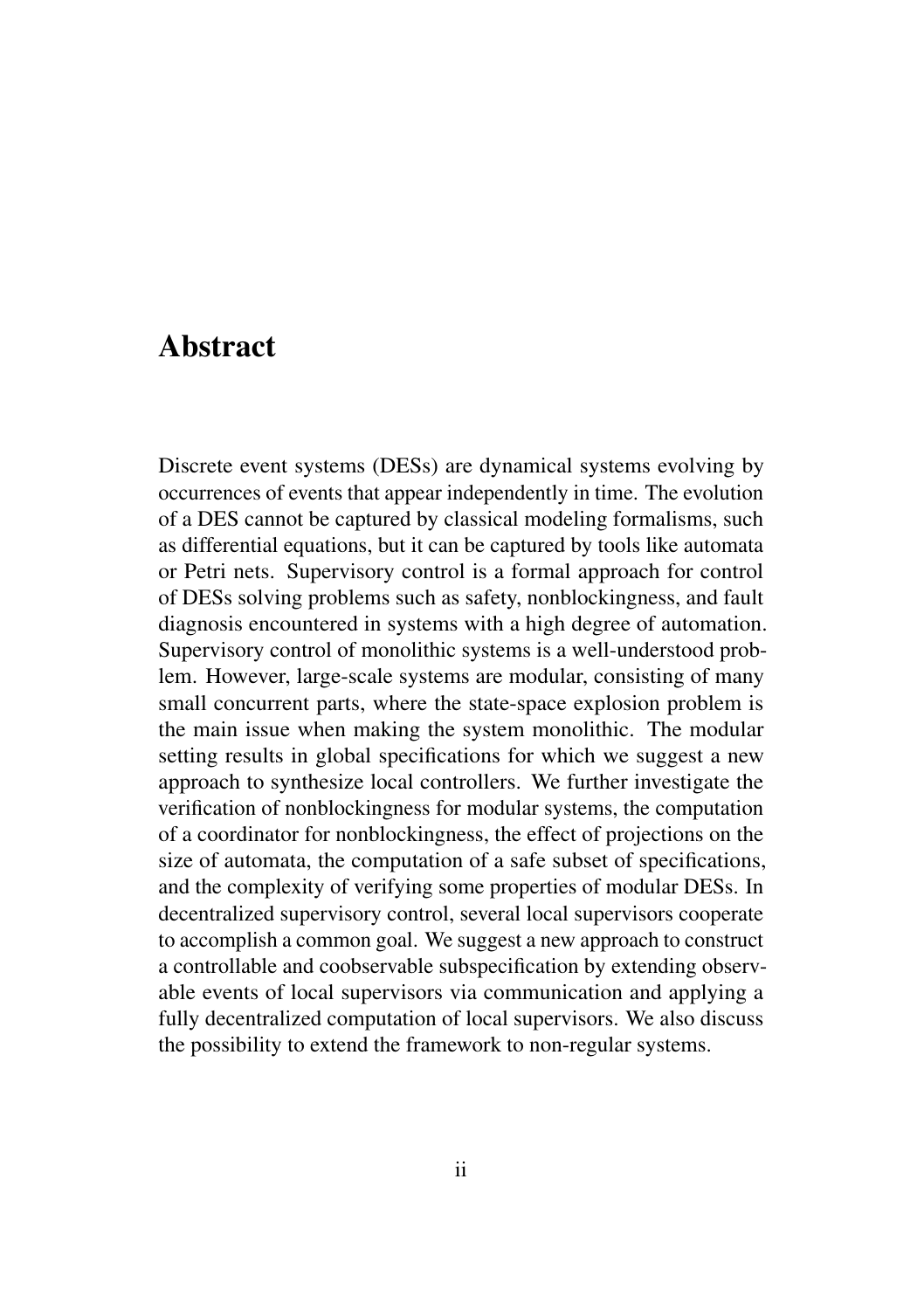## Acknowledgements

I am very grateful to Dr. Jan Komenda and Prof. Jan H. van Schuppen who introduced me to the topic and with whom I had the opportunity to work, and to all my co-authors who have worked with me on the topic.

Special thanks go to the Institute of Mathematics of the Czech Academy of Sciences and to the Theoretical Computer Science department of the Faculty of Informatics of the Technical University Dresden that maintained a pleasant and flexible environment for my research.

During the time, my research was partially supported by several projects: by the Czech Science Foundation project P202/11/P028 (*Decentralized and coordination supervisory control*), by the Czech Science Foundation projects GA15-02532S (*Modular and Decentralized Control of Discrete-Event and Hybrid Systems with Communication*), by the Ministry of Education, Youth, and Sport of the Czech Republic under the Kontakt II research project LH13012 (*Multi-level supervisory control (MUSIC)*), by the German Research Foundation (DFG) in Emmy Noether grant MA 4938/2-1 (*Querschnitte: XML und formale Sprachen – Theorie und Praxis*), and by the German Research Foundation (DFG) in Emmy Noether grant KR 4381/1-1 (*Datenintegration und -abfrage durch die Zusammenfuhrung von Ontologien und ¨ Datenbanken*).

My greatest thanks go to my wife Iveta for her infinite patience and support.

Copyright © 2018 Tomáš Masopust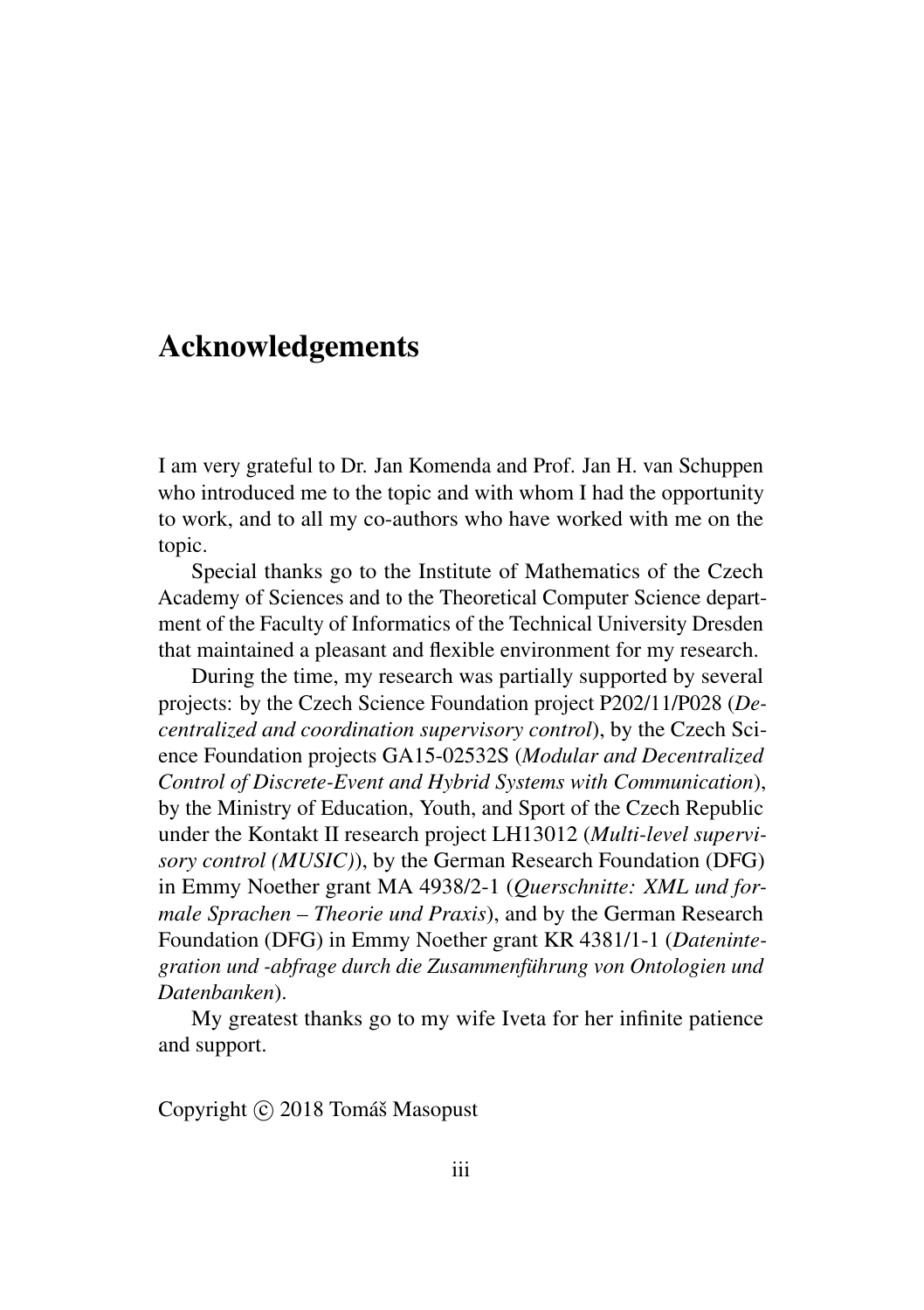## **Introduction**

As the complexity of man-made systems grows, the risk of a human operator error increases and a correct behavior of complex systems can only be ensured by a supervisory control system. Supervisory control is a formal approach to control a system solving problems such as safety (avoidance of forbidden states), nonblockingness (avoidance of deadlocks and live-locks), fault diagnosis (identification of erroneous behavior), opacity (hiding a secret information in the system), et cetera.

Discrete event systems (DESs) introduced by Ramadge and Wonham [6] are dynamical systems evolving so that, in each state of the system, a number of different transitions may occur. A supervisor provides a possibility for control actions that at any instance of time may prohibit certain transitions from occurring. The supervisory control problem is to design a supervisor that satisfies given specifications. Specifications considered in the literature often require that the supervisor prohibits certain undesirable sequences of events while, at the same time, allows desirable sequences to occur. The supervisory control problem changes with respect to different assumptions made on the information available to the supervisor: the supervisor may have full knowledge of the state of the system (perfect information) or it may have access only to some partial information (imperfect information).

In our work, a DES *G* is a deterministic finite automaton

$$
G=(Q,\Sigma,\delta,q_0,Q_m)
$$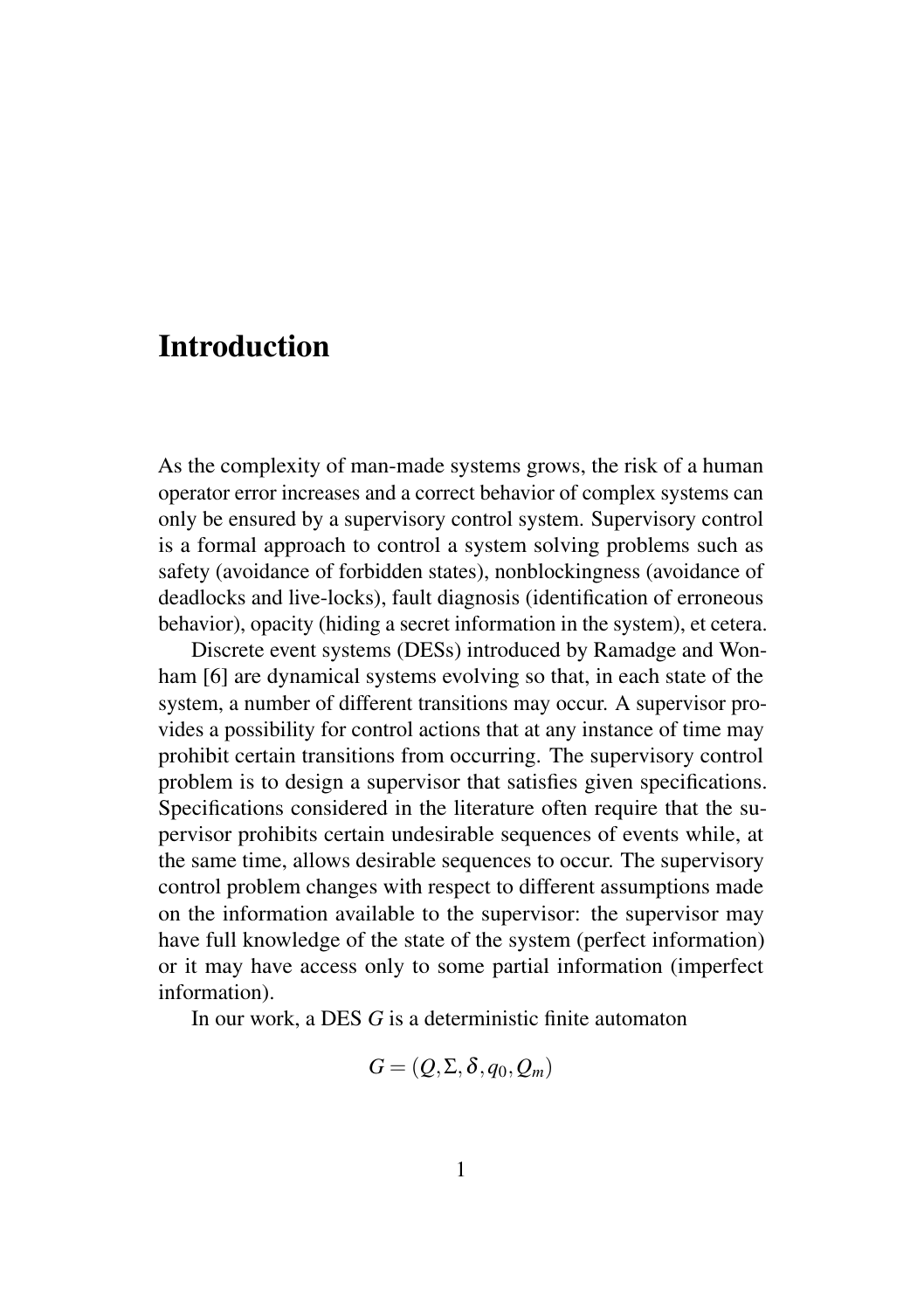where *Q* is a finite set of states,  $q_0 \in Q$  is the initial state of the system,  $Q_m \subset Q$  is the set of marked states,  $\Sigma$  is a finite set of events used to label transitions between states, and  $\delta$  is a partial transition function from  $Q \times \Sigma$  into *Q* describing the dynamics of the system. The interpretation of  $\delta$  is that if  $\delta(q, a)$  is defined for state  $q \in Q$  and event  $a \in \Sigma$ , then a transition labeled with *a* may take place in state *q* and the next state of the system is state  $\delta(a,a)$ . We define  $L(G)$ , the language generated by *G*, as the set of all strings *s* such that  $\delta(q_0, s)$  is defined, and  $L_m(G)$ , the language marked by *G*, as the set of all strings *s* such that  $\delta(q_0, s)$  is a marked state.

To provide a possibility for control, the event set  $\Sigma$  is partitioned into two disjoint subsets  $\Sigma_u$  and  $\Sigma_c$ , where  $\Sigma_c$  is interpreted as the set of events that can be controlled (disabled). We define a supervisor for *G* as a function  $\gamma: \Sigma^* \to 2^{\Sigma}$  such that  $\Sigma_u \subseteq \gamma(s)$ , for all  $s \in \Sigma^*$ ; the set  $\gamma(s)$  is the set of events that are allowed by the supervisor to occur after observing the string *s*.

A DES *G* together with a supervisor γ are called a supervised system. Given a supervised system  $(G, \gamma)$ , the language  $L(G, \gamma)$  is the set of all strings in  $\Sigma^*$  generated by the system G under the supervision of γ, that is, ε ∈ *L*(*G*, γ), and if *s* ∈ *L*(*G*, γ) and *sa* ∈ *L*(*G*) such that  $a \in \gamma(s)$ , then  $sa \in L(G, \gamma)$ .

A supervisor need not have access to the entire history of events; it is with partial information as opposed to perfect information. To model partial information, let  $P: \Sigma \to \Sigma_0 \cup {\{\varepsilon\}}$  be a function where we interpret  $P(a)$  as the information provided to the supervisor on the value of *a*. The possibility that  $P(a)$  is the empty string means that the supervisor does not learn that a transition has occurred. We extend *P* to a mapping from  $\Sigma^*$  into  $\Sigma_o^*$  by letting  $P(a_1 \cdots a_n)$  be the concatenation  $P(a_1) \cdots P(a_n)$ . A supervisor  $\gamma$  is under partial observation if there is a function  $\gamma_P \colon \Sigma^* \to 2^{\Sigma}$  such that  $\gamma(s) = \gamma_P(P(s))$  for all  $s \in \Sigma^*$ . The most common model of partial information is a natural projection where for  $\Sigma_o \subset \Sigma$ ,  $P(a) = a$  for  $a \in \Sigma_o$  and  $P(a) = \varepsilon$  otherwise.

A class of supervisors of interest is the set of finite-state feedback supervisors. A supervisor  $\gamma$  belongs to this class if there exists a DES  $S = (Q', \Sigma, q'_0, \delta', Q'_m)$  and a function  $\gamma_S : Q' \to 2^{\Sigma}$  such that  $\gamma(s) =$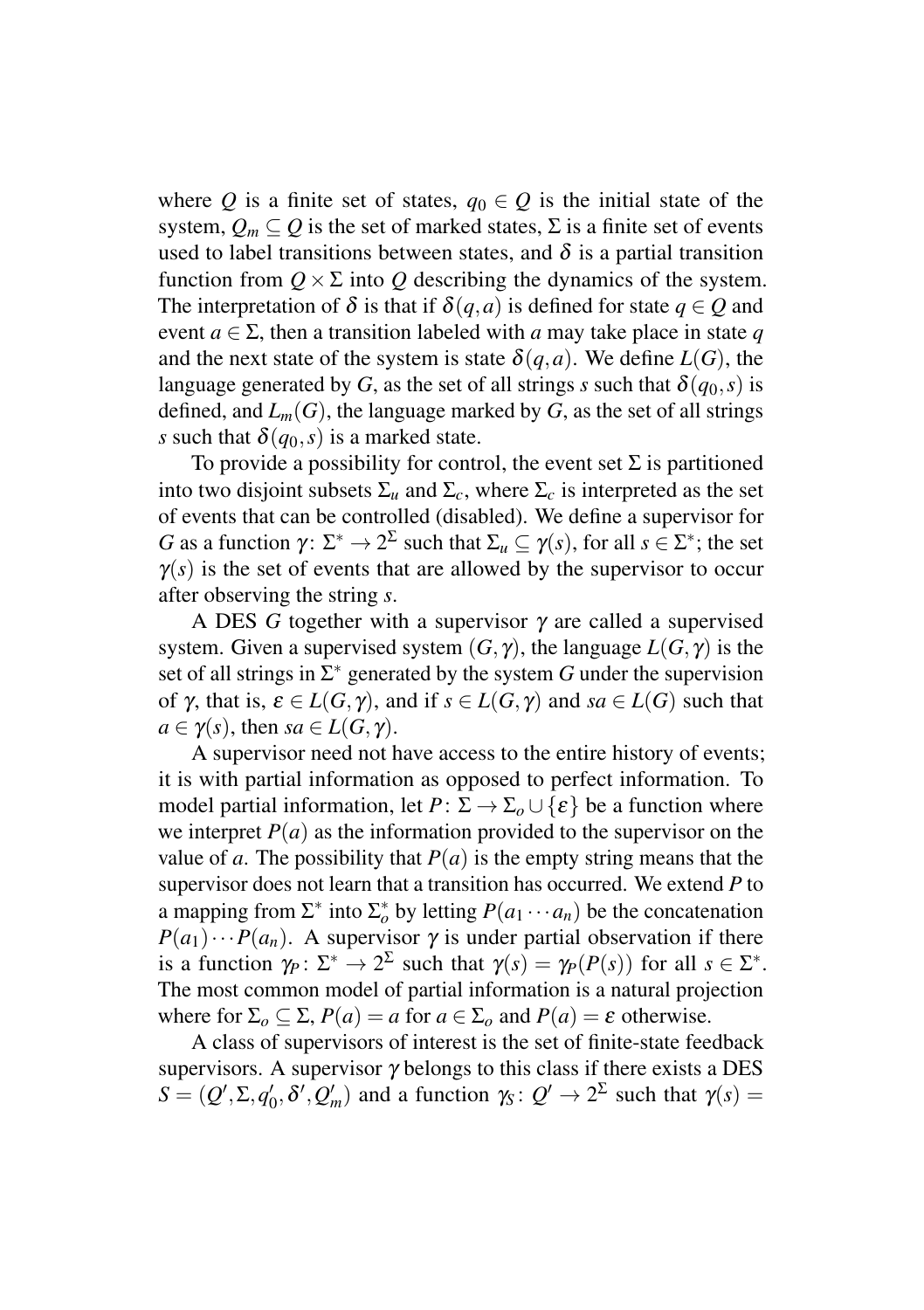$\gamma_S(\delta'(q'_0, s))$ . Any such *S*, together with the mapping  $\gamma_S$ , is called a finite state realization of γ. We often identify the finite-state feedback supervisor  $\gamma_S$  with its DES *S* and use the notation  $L(S/G)$  to denote the language  $L(G, \gamma_S)$ . The marked language of the supervised system depends on a specification *K* and is defined as  $L_m(S/G) = L(S/G) \cap K$ , that is, the supervisor may mark according to the marking in the specification. If the supervised system is nonblocking, that is,

$$
\overline{L_m(S/G)} = L(S/G)
$$

where  $\overline{L}$  denotes the prefix-closure of a language  $L$ , then the supervisor *S* is called *nonblocking*.

In the monolithic case, the supervisory control problem is the question, give a specification  $K$  and a plant  $G$ , to synthesize a maximal (optimal) nonblocking finite-state feedback supervisor *S* such that

$$
L_m(S/G)\subseteq K.
$$

This problem can be solved in polynomial time with respect to the size of the DES representations of *K* and *G* [37, 53].

## The Problem

Although the approaches for the monolithic supervisory control problem are well mastered, the main problem arises from the limited computational resources. A plant is often modeled as a composition of a large number of small systems (it is modular or concurrent). Even if each component consists only of a few states, the state complexity of their composition grows exponentially with respect to the number of components (known as the state-space explosion problem).

Let the plant be given as a set  $\{G_1, G_2, \ldots, G_n\}$  of systems. Then the monolithic system is

$$
G=G_1\parallel G_2\parallel\cdots\parallel G_n
$$

and the state space of the monolithic plant *G* grows exponentially in the number of components. Therefore, the complexity of the monolithic supervisory control design grows very fast in the size of the model [38].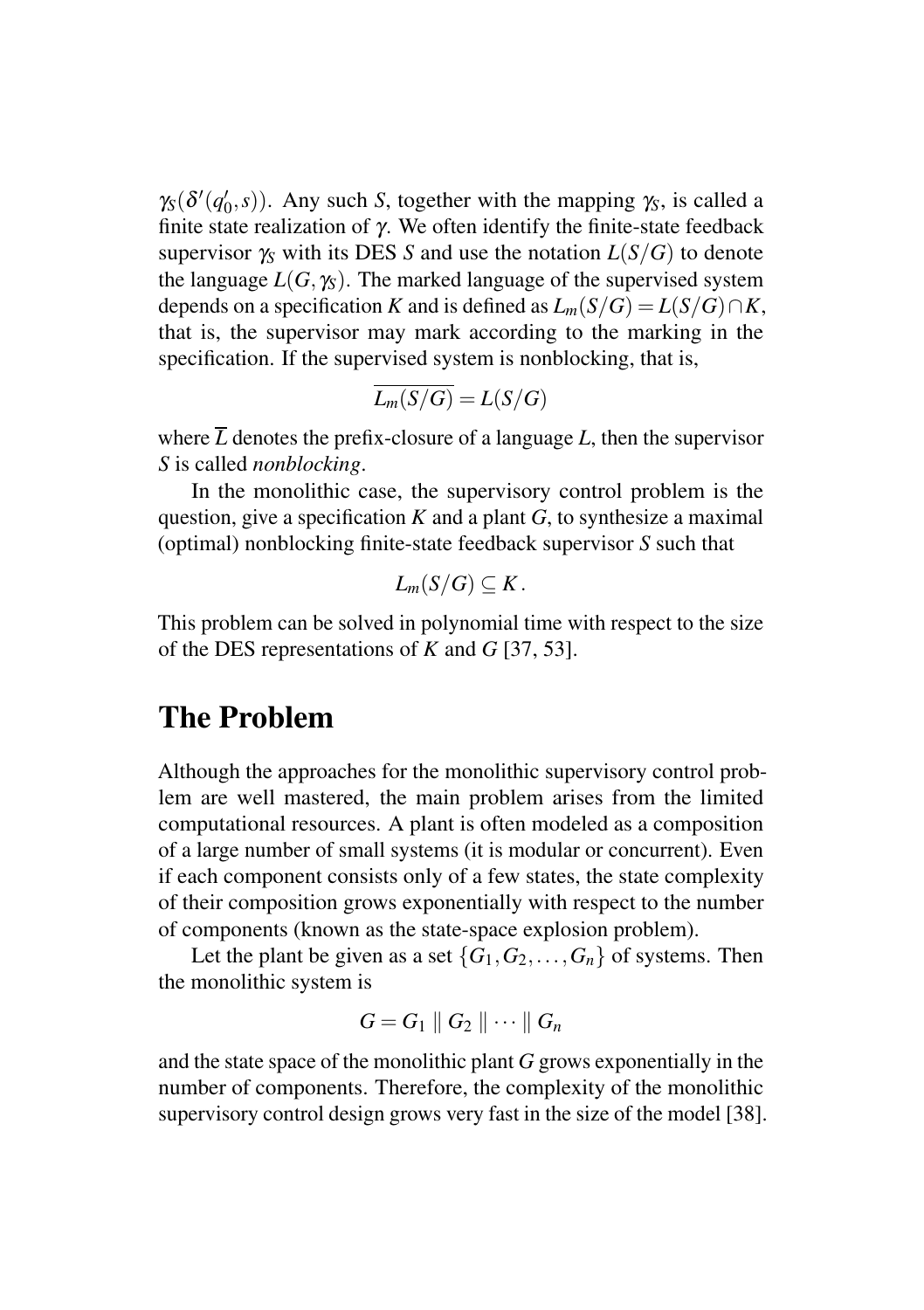Let *K* be a specification. There are two possibilities:

- 1. *K* can be decomposed to  $K = K_1 || \cdots || K_n$  in such a way that  $K_i$  is a specification for  $G_i$  (often, this is assumed in the literature [54, 15]), or
- 2. *K cannot* be decomposed to  $K = K_1 \parallel \cdots \parallel K_n$  in such a way that  $K_i$  is a specification for  $G_i$ .

Let  $G_i$  be an automaton over  $\Sigma_i$ ,  $i = 1, ..., n$ . Then the question leads to the problem whether there are languages  $K_i$  over  $\Sigma_i$  such that  $K = K_1 \parallel \cdots \parallel K_n$ , which is known as *separability* in the literature [54] and is equivalent to the question whether

$$
K=\big\|_{i=1}^n P_i(K)\,
$$

where  $P_i$  is a projection from  $\bigcup_{i=1}^n \Sigma_i$  to  $\Sigma_i$ . This problem is PSPACEcomplete [16].

If the specification is separable, then we can take  $K_i = P_i(K)$  and use the monolithic supervisory control synthesis for  $G_i$  and  $K_i$  to synthesize an optimal supervisor *S<sup>i</sup>* such that

$$
L_m(S_i/G_i)\subseteq K_i\,,
$$

which ensures by construction that the parallel composition of supervised systems satisfies the specification, that is,

$$
L_m(S_1/G_1) \parallel L_m(S_2/G_2) \parallel \cdots \parallel L_m(S_n/G_n) \subseteq K.
$$

However, the question we often face is that *K* is not separable. It could be natural to take a maximal separable sublanguage of *K* (with respect to inclusion), but to find out whether there is such a nonempty sublanguage is an undecidable problem [28].

## Our Approach

Our suggestion to overcome this issue is to use conditional decomposability [18], which abstracts the necessary information among the components to ensure separability.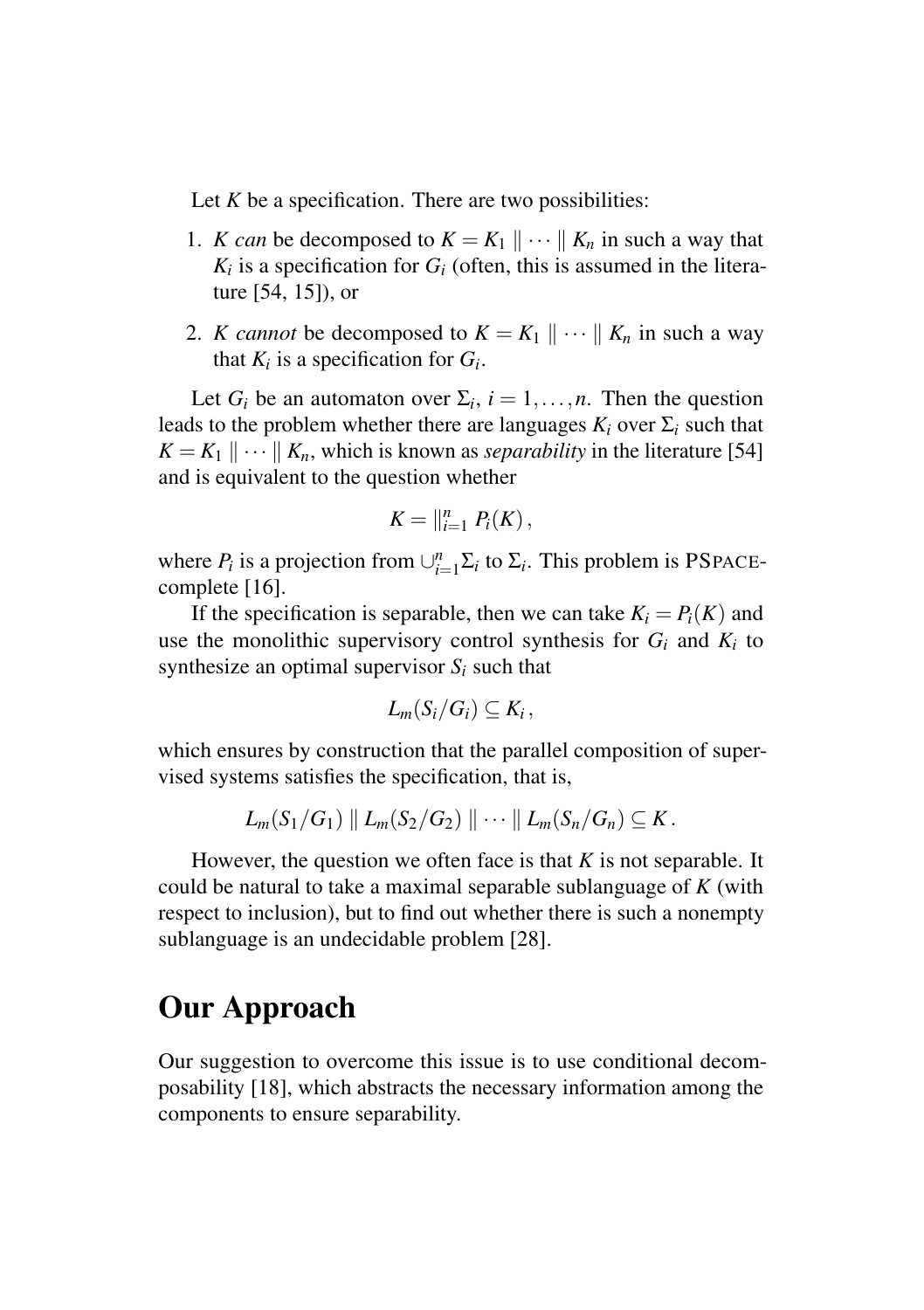A language *K* is *conditionally decomposable* with respect to alphabets  $(\Sigma_i)_{i=1}^n$  and an alphabet  $\Sigma'$  if  $\Sigma'$  contains all shared events and *K* is separable with respect to alphabets  $(\Sigma_i \cup \Sigma')_{i=1}^n$ .

We have shown two advantages of conditional decomposability:

- 1. Every language can be made conditionally decomposable by finding a convenient alphabet  $\Sigma'$ . This helps overcome the undecidable issue of finding a maximal nonempty separable sublanguage.
- 2. The complexity of checking conditional decomposability is lower than that of separability—conditional decomposability can be verified in polynomial time, compared to PSPACE-completeness of deciding separability.

Theorem 1. *Deciding whether a language K is conditionally decomposable can be solved in polynomial time with respect to the size of the DES representation of K and the number of components. The algorithmic complexity is cubic.*

The way how to abstract the most appropriate information is still under investigation. We have shown that to compute a minimal such information with respect to set cardinality is NP-hard [19] and that such a minimal information is not always the best choice [23]. Therefore, we designed a polynomial algorithm to find some information making the language conditionally decomposable [18].

We proceed as follows. Consider (for simplicity only two) automata  $G_1$  and  $G_2$  over  $\Sigma_1$  and  $\Sigma_2$ , respectively, and let *K* be a specification. We construct an alphabet  $\Sigma'$  and a coordinator for safety  $G'$  as follows:

- 1. We set  $\Sigma' = \Sigma_1 \cap \Sigma_2$  to be the set of all pairwise shared events;
- 2. We use our polynomial algorithm to extend  $\Sigma'$  so that *K* and  $\overline{K}$ are conditional decomposable;
- 3. We compute the coordinator for safety  $G' = P_{\Sigma'}(G_1) || P_{\Sigma'}(G_2)$ , where  $P_{\Sigma}$  is a projection to  $\Sigma'$ .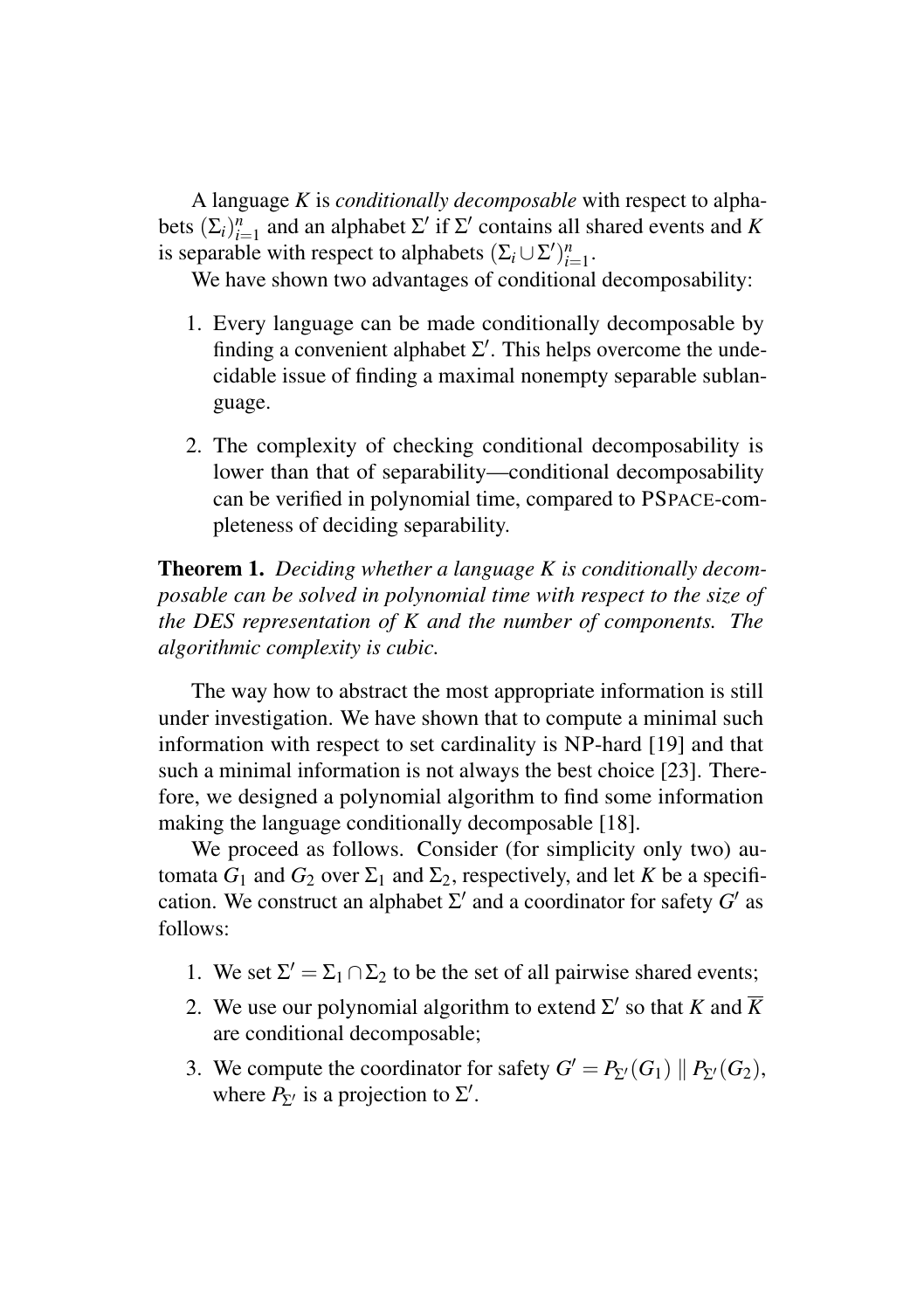This choice of the coordinator  $G'$  does not modify the behavior of the system in the sense that  $G_1||G_2||G' = G_1||G_2$ .

Since the projection of an automaton may result in an automaton of exponential size (see the next section for more details), we may need to further extend the alphabet  $\Sigma'$  so that the projection  $P_{\Sigma'}$  is an  $L(G_i)$ -observer, for  $i = 1, 2$ , which can be done in polynomial (cubic) time [36, 4]. This property ensures that the projected automaton is not bigger than the original automaton (it is often much smaller) and that the projection can be computed in polynomial time [55]. The coordinator for safety is then often much smaller than the monolithic plant.

Remark 2. For systems with many components, the abstracted information often implies too much communication among the supervisors although it is not needed. Therefore, rather than a single abstracted set of information, we suggested (and constructed an algorithm) to search for several local extensions that still ensure conditional decomposability [16]. The polynomial-time complexity is preserved. In the rest of this thesis, we simplify the discussion only to a single abstracted set of information.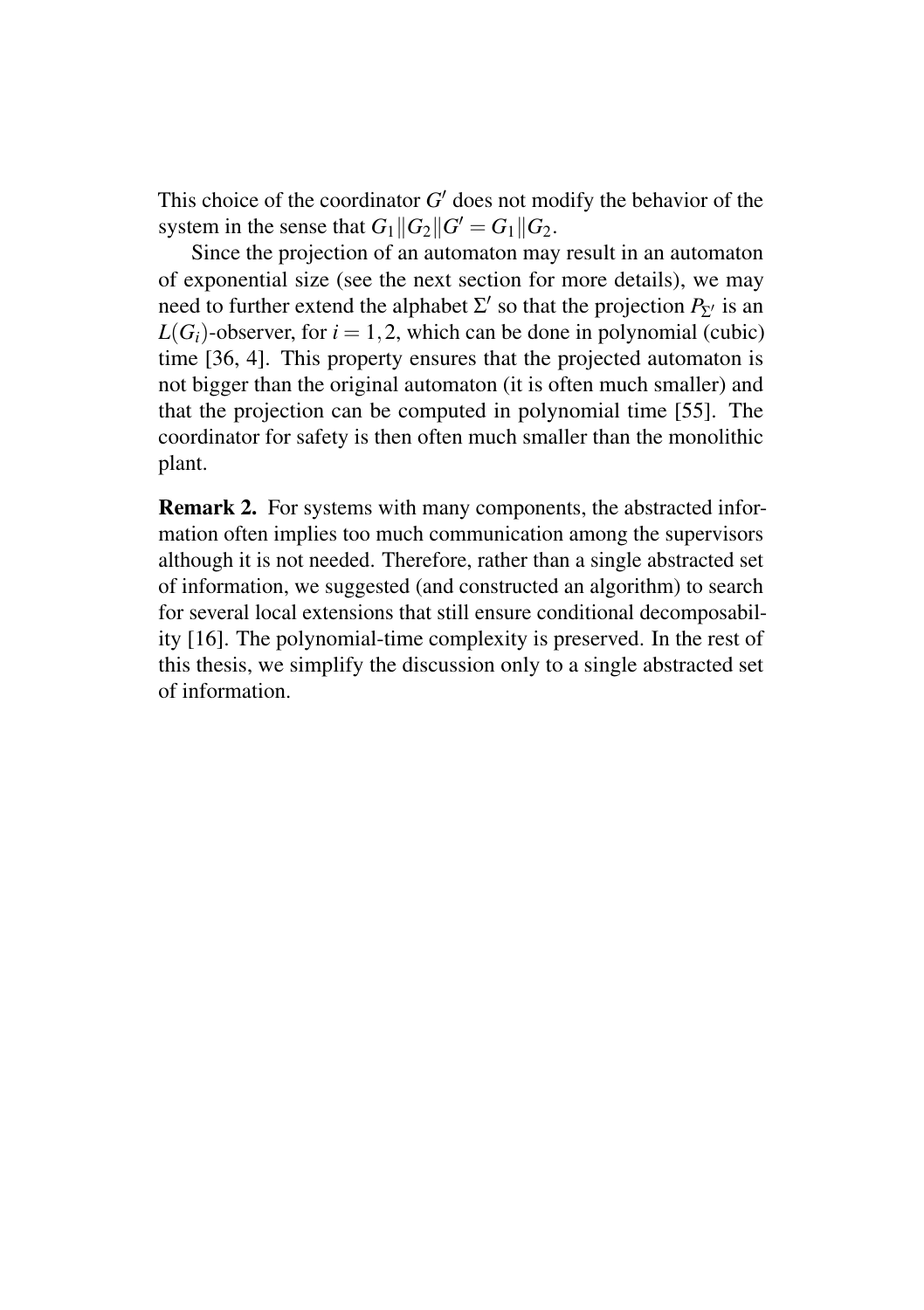### Partial Observation and Projections

As seen above, projections play an important role in our approach. It is well known that the projection of an automaton may result in an automaton of exponential size. In our approach, we eliminated this state explosion by the requirement that the projection is an observer, which is a known property that bounds the size of the projected automaton to at most the size of the input automaton [55]. However, the question what is the worst-case complexity of projected automata is of its own interest.

For a regular language *L*, we denote by  $||L||$  the smallest number of states in any DES accepting the language *L*.

**Theorem 3** ([55, 35, 14]). Let  $n > 2$  and L be a regular language over  $\Sigma$  *with*  $||L|| = n$ . Let  $\Sigma_o \subseteq \Sigma$  *and P be the projection of*  $\Sigma^*$  *onto*  $\Sigma_o^*$ *. The tight upper bound on the size of the minimal DES for the projected language*  $P(L)$  *is*  $3 \cdot 2^{n-2} - 1$ *.* 

We further improved the upper bound by considering the structure of the automata; namely, we consider the number of states incident with unobservable transitions.

**Theorem 4.** Let  $m, n \geq 2$ ,  $\Sigma_o \subseteq \Sigma$ , and P be the projection from  $\Sigma^*$ *onto*  $\Sigma_o^*$ . Let *L be a regular language over the alphabet*  $\Sigma$  *with*  $||L|| = n$ , *and*  $(Q, \Sigma, \delta, s, F)$  *be the minimal DES recognizing the language L, in which*  $|\{p, q \in Q \mid p \neq q \text{ and } q \in \delta(p, \Sigma \setminus \Sigma_o)\}| = m$ . *Then*  $||P(L)|| \le$  $2^{n-1} + 2^{n-m} - 1$  *and the bound is tight.* 

Notice that Theorem 3 is a direct consequence of our Theorem 4 since  $||P(L)||$  is maximal if  $m = 2$ .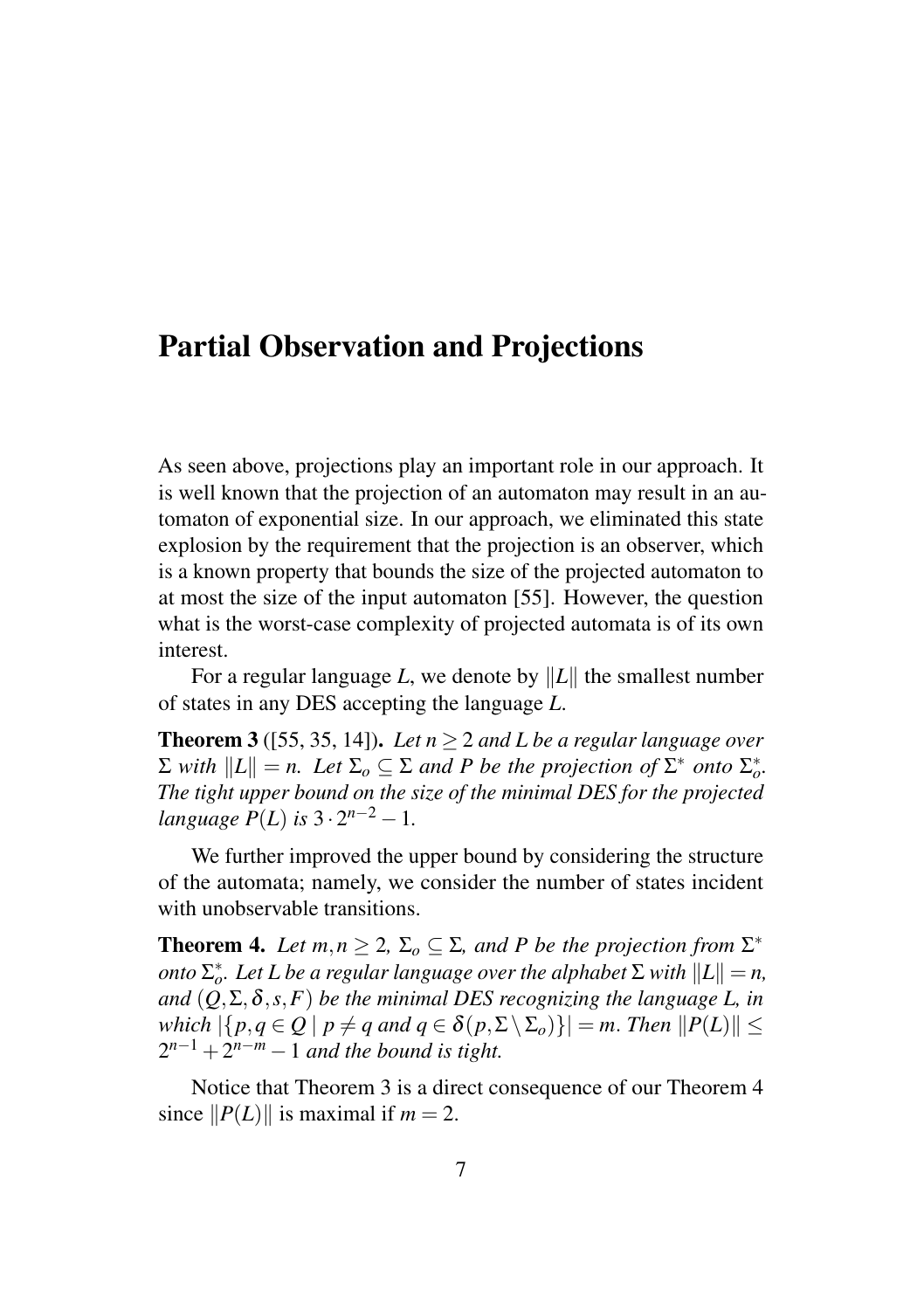The situation is significantly different for projections of regular languages with one-letter co-domains.

**Theorem 5.** Let a be a symbol in an alphabet  $\Sigma$  and P be the projection *of strings in* Σ ∗ *to strings in a* ∗ *. Let L be a regular language over* Σ  $\frac{dx}{dt} = \frac{dx}{dt}$  *n. Then*  $||P(L)|| \leq e^{(1+o(1))\sqrt{n \ln n}}$ .

The following theorem discusses a special case that gives an idea how to treat the cases with more and more unobservable transitions.

**Theorem 6.** *Let*  $m, n \geq 2$  *and*  $\Sigma_0 \subseteq \Sigma$ *. Let P be the projection of strings*  $\sum^*$  *to strings in*  $\Sigma_o^*$ *. Let L be a regular language over the alphabet*  $\Sigma$ *with*  $||L|| = n$ , and  $(Q, \Sigma, \delta, s, F)$  *be the minimal DES recognizing the language L, in which*  $|\{p, q \in O \mid p \neq q \text{ and } q \in \delta(p, \Sigma \setminus \Sigma_0)\}| = m$ . If *at least m transitions in the DES are unobservable for the projection, then*  $||P(L)|| \leq 2^{n-2} + 2^{n-3} + 2^{n-m} - 1$  *and the bound is tight.* 

We also considered the case of finite languages.

**Proposition 7.** Let a be a symbol in an alphabet  $\Sigma$  and let P be the *projection of* Σ <sup>∗</sup> *onto a* ∗ *. If L is a finite regular language over* Σ*, then*  $||P(L)|| < ||L||$ . The bound is tight for any alphabet.

**Theorem 8.** *Let*  $k, n \geq 2$ *. There exist alphabets*  $\Sigma$  *and*  $\Sigma$ <sub>*o*</sub> *with*  $\Sigma$ <sub>*o*</sub>  $\subseteq$   $\Sigma$ *and*  $|\Sigma_o| = k$ , *and a finite language L over*  $\Sigma$  *with*  $||L|| = n$  *such that* 

$$
||P(L)|| = \frac{k^{\lfloor n/(\log k + 1)\rfloor + 1} - 1}{k - 1} - 1
$$

where  $P$  is the projection of strings in  $\Sigma^*$  onto strings in  $\Sigma^*_o$ . In addition, *for any finite language L' over*  $\Sigma$ ,

$$
||P(L')|| \leq \frac{k^{\lceil (n/(\log k + 1)) + 1} - 1}{k - 1} - 1.
$$

To consider a more practical point of view, there is a study that, based on some empirical studies, conjectures that the average complexity of projections of DESs is quasi-polynomial [8].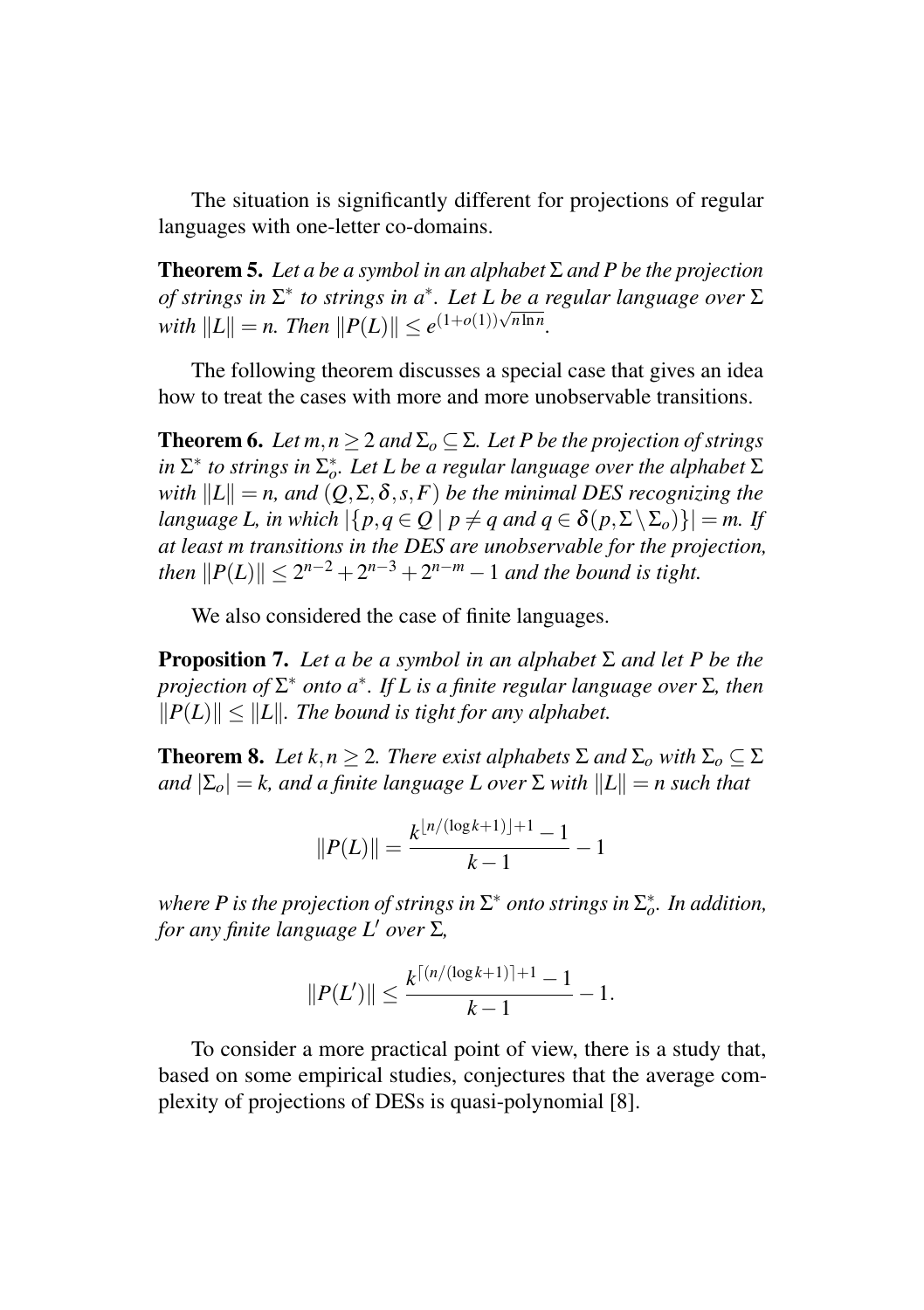## Application in Modular Supervisory Control

We now formulate the modular supervisory control problem of our interest. For simplicity, we formulate it only for the case of two systems, but it should be clear how to generalize it to any number of components.

**Problem 9.** Let  $G_1$  and  $G_2$  be generators over the alphabets  $\Sigma_1$  and Σ<sub>2</sub>, respectively. Assume that a specification *K* ⊂ *L<sub>m</sub>*(*G*<sub>1</sub> $\parallel$ *G*<sub>2</sub>) and its prefix-closure  $\overline{K}$  are conditionally decomposable with respect to  $\Sigma_1$ ,  $\Sigma_2$ , and  $\Sigma'$ , for an alphabet  $\Sigma'$  such that  $\Sigma_1 \cap \Sigma_2 \subseteq \Sigma' \subseteq \Sigma_1 \cup$  $\Sigma_2$ . Let  $G' = P_{\Sigma'}(G_1) \parallel P_{\Sigma'}(G_2)$  be a coordinator that ensures the necessary communication between the systems  $G_1$  and  $G_2$ . The aim is to determine nonblocking supervisors  $S_1$  and  $S_2$  such that

$$
L_m(S_1/[G_1||G']) || L_m(S_2/[G_2||G']) = K
$$
  
and  

$$
L(S_1/[G_1||G']) || L(S_2/[G_2||G']) = \overline{K},
$$

i.e., the supervisors fulfill the specification and are nonconflicting.

The question is whether it is possible to distribute the monolithic supervisor with help of a coordinator in such a way that there are nonblocking and nonconflicting supervisors  $S_1$  and  $S_2$  such that the supervised system satisfies safety and nonblockingness.

We have shown that such supervisors  $S_1$  and  $S_2$  exist if and only if  $L_m(S_1/(G_1||G'))$   $\parallel P_{\Sigma'}(S_2) = P_{1+\Sigma'}(K), L_m(S_2/(G_2||G'))$   $\parallel P_{\Sigma'}(S_1) =$  $P_{2+\Sigma'}(K)$ , and  $S_1$  and  $S_2$  are nonblocking and nonconflicting supervisors for  $G_1$  || $G'$  and  $G_2$ || $G'$ , respectively. This gives the equations with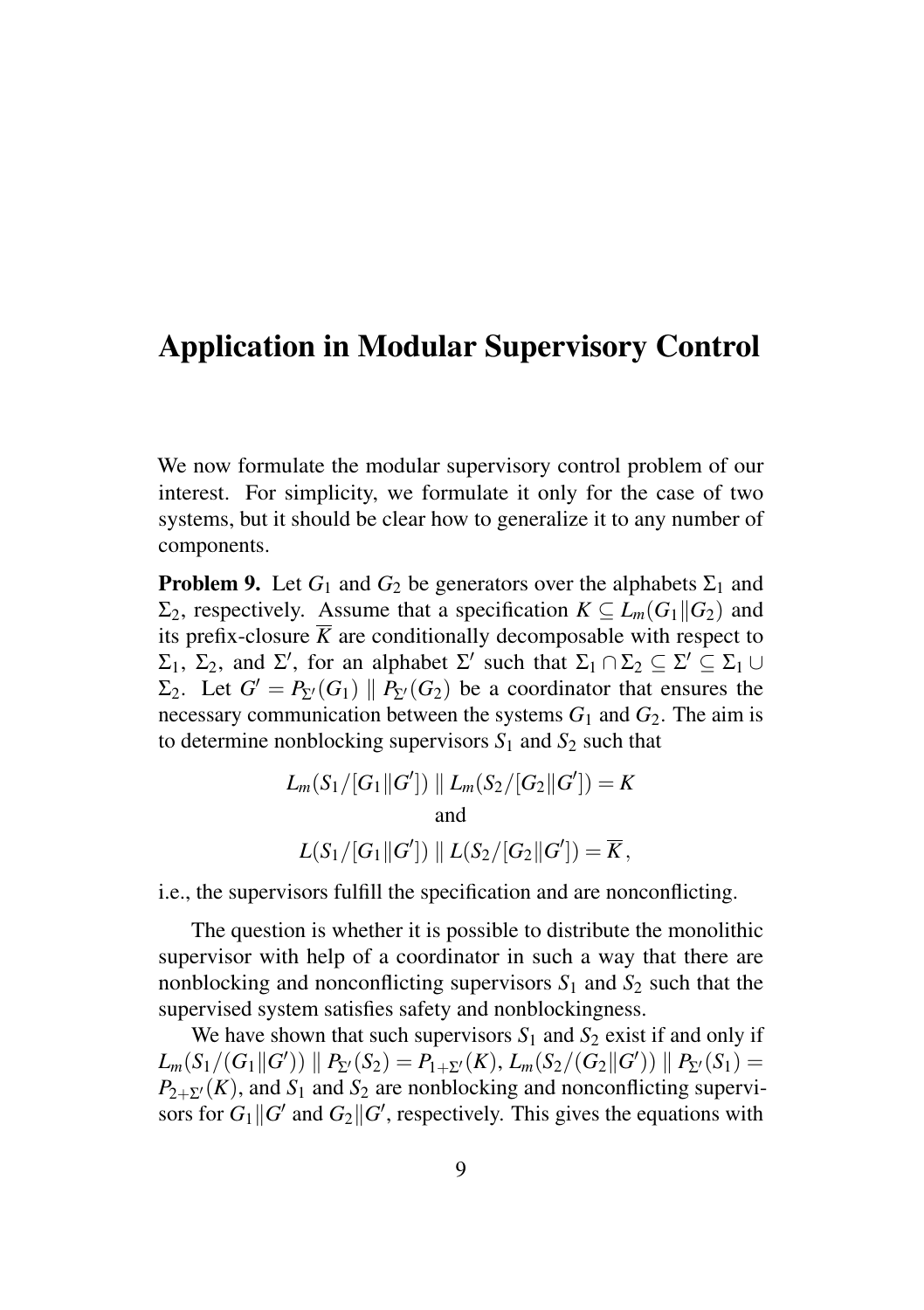variable languages  $X_1$  and  $X_2$ :

$$
P_{1+\Sigma'}(K) \subseteq X_1 \subseteq G_1 || G', \quad X_1 || P_{\Sigma'}(X_2) = P_{1+\Sigma'}(K)
$$
  
\n
$$
P_{2+\Sigma'}(K) \subseteq X_2 \subseteq G_2 || G', \quad X_2 || P_{\Sigma'}(X_1) = P_{2+\Sigma'}(K).
$$
\n(3.1)

Let  $\inf C(K,L)$  denote the infimal prefix-closed controllable superlanguage of *K* with respect to *L* [6]. Then we immediately have the following.

Proposition 10. *If the specification K is prefix-closed, then there is a solution of Problem 9 if and only if the languages*

- *1.*  $T_1 = \inf C(P_{1+\Sigma'}(K), G_1 || G')$  *and*
- 2.  $T_2 = \inf C(P_{2+\Sigma'}(K), G_2 || G')$

*satisfy equations (3.1).*

The result does not hold for general *non-prefix-closed* languages, because there is no infimal non-prefix-closed controllable superlanguage [6]. However, we have shown the following.

Theorem 11. *There is a solution for specification K if and only if there is a solution for its prefix-closure*  $\overline{K}$ *.* 

Hence, it is sufficient to check whether there is a solution for the prefix-closure  $\overline{K}$  of the specification *K*. Theorem 11 then gives a solution for *K*, which can actually be constructed from the solution for *K*.

#### Infimal Observable Superlanguages

To generalize our approach to partial observation, we need to generalize the computation of infimal controllable superlanguages to infimal controllable and observable superlanguages.

Lafortune and Chen [26] have shown that the infimal prefix-closed and controllable superlanguage can be computed from a deterministic automaton in linear time. Kumar and Shayman [25] further showed that when considering the computation of the infimal prefix-closed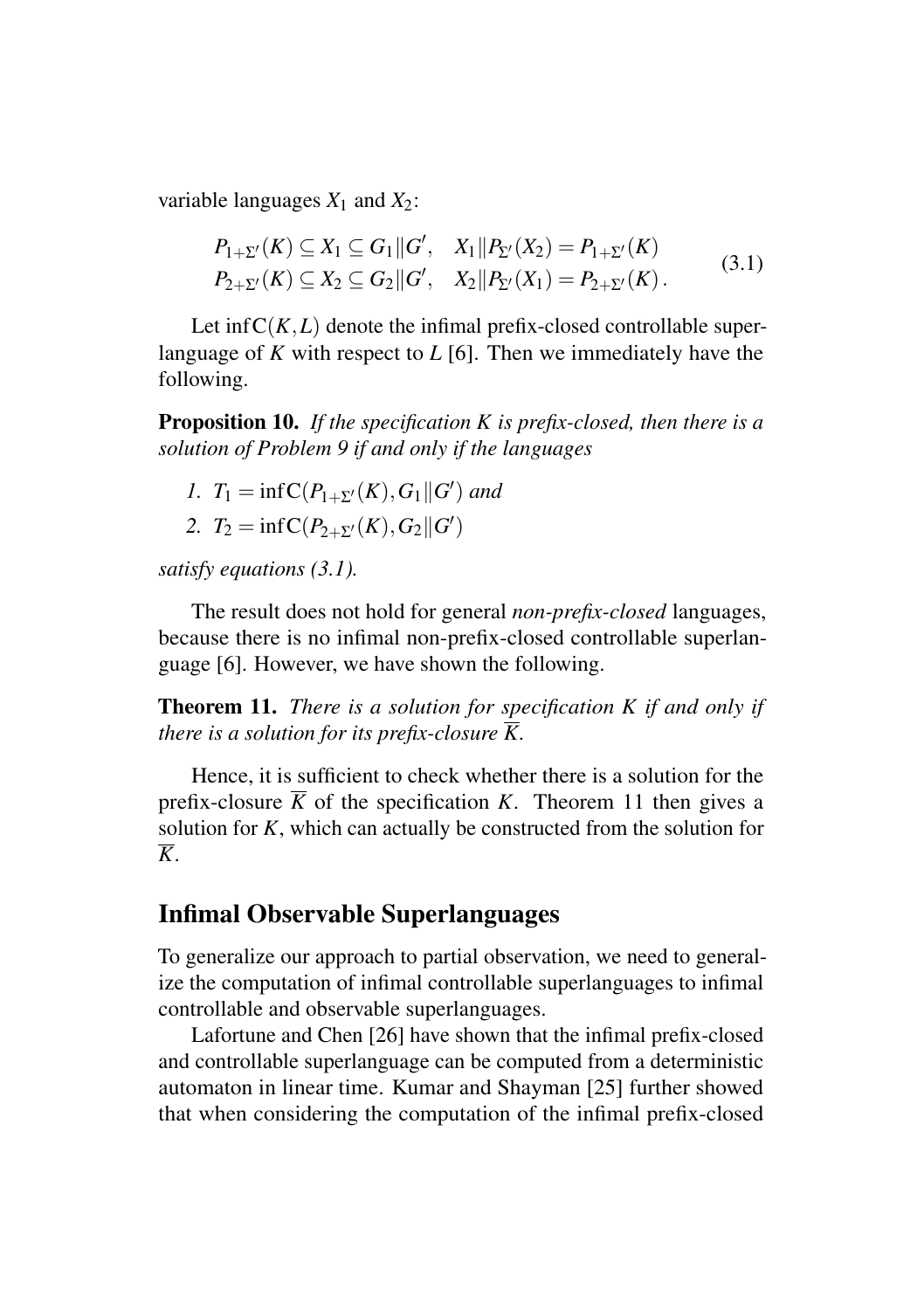and observable superlanguage of a language *K* over Σ with respect to  $L(G)$ , it is sufficient to consider the computation with respect to the language  $\Sigma^*$ . The existence of a polynomial (time or space) algorithm for this computation was an open problem.

For a language *K* of state complexity *n*, we showed that the upperbound on the state complexity of the infimal prefix-closed and observable superlanguage of *K* with respect to the language  $\Sigma^*$  is  $2^n + 1$ . We further prove that this bound is asymptotically tight by showing that the worst-case lower-bound state complexity is at least  $\frac{3}{4} \cdot 2^n - 1 = \Omega(2^n)$ . Since the state complexity is exponential, so is the time complexity of any algorithm computing the corresponding minimal DES.

**Theorem 12.** Let *K* over  $\Sigma$  be a language with state complexity *n*, *and let P be a projection. Then the worst-case state complexity of the infimal prefix-closed and observable superlanguage of K is*  $\Theta(2^n)$ *.* 

Our construction shows that a DES representation of the infimal prefix-closed and observable superlanguage of *K* can be computed in time  $O(2^n)$ . This improves the complexity that can be derived from the previously known formulae of Rudie and Wonham [42] and Kumar and Shayman [25].

#### If Problem 9 has no Solution

If there is no solution of Problem 9, we focus on a slightly modified problem with help of a coordinator in order to obtain an acceptable sublanguage of the specification for which a solution exists.

**Problem 13.** Consider generators  $G_1$  and  $G_2$  over alphabets  $\Sigma_1$  and  $\Sigma_2$ , respectively. Let  $\Sigma'$  be an alphabet such that  $\Sigma_1 \cap \Sigma_2 \subseteq \Sigma' \subseteq \Sigma_1 \cup \Sigma_2$ . Let  $G'$  over  $\Sigma'$  be a coordinator for safety. Assume that a specification  $K \subseteq L_m(G_1 \| G_2 \| G')$  and its prefix-closure  $\overline{K}$  are conditionally decomposable with respect to  $\Sigma_1$ ,  $\Sigma_2$ , and  $\Sigma'$ . The aim is to determine nonblocking supervisors  $S_1$  and  $S_2$  such that

$$
L_m(S_i/[G_i||G'])\subseteq P_{i+\Sigma'}(K),
$$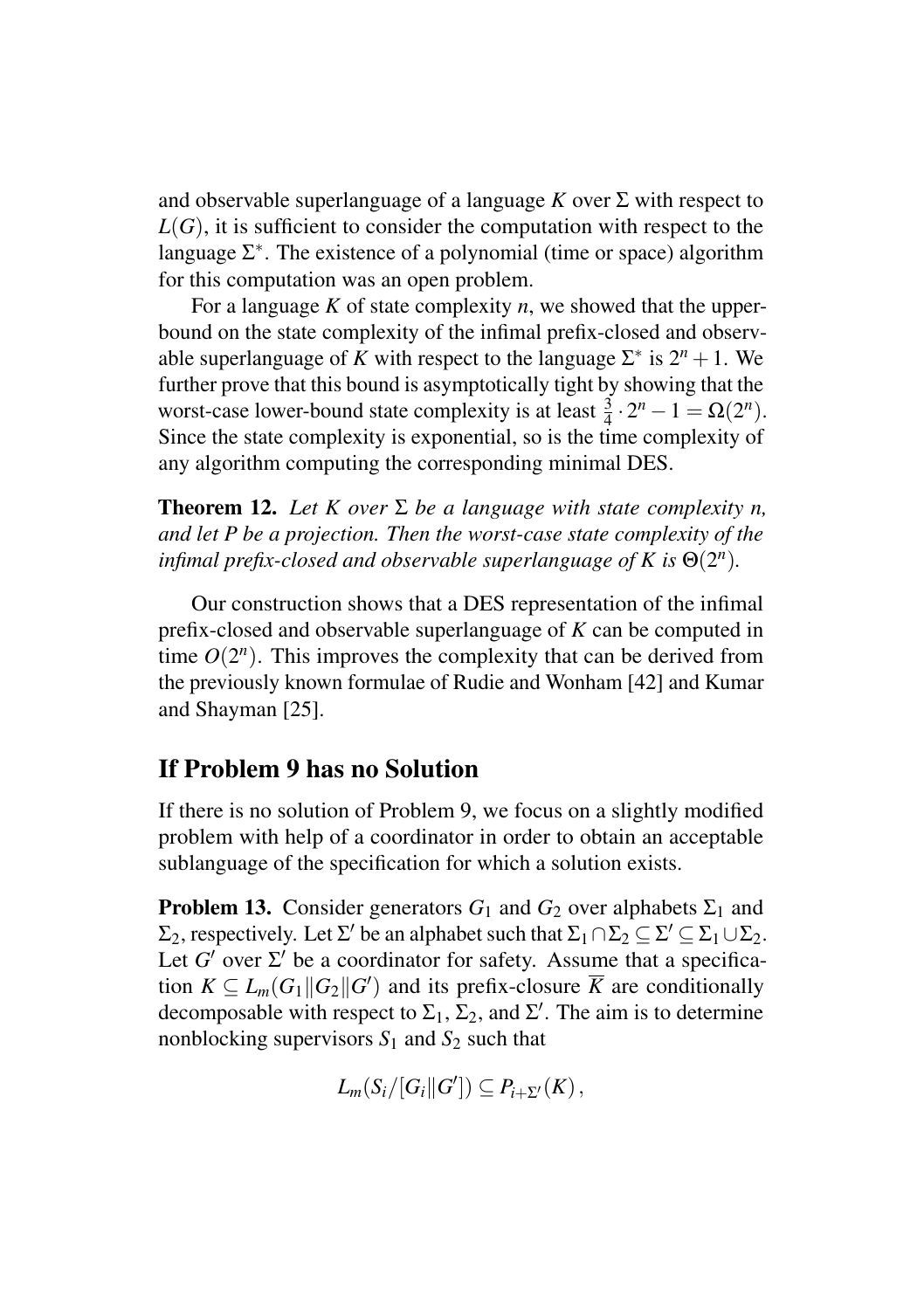$i = 1, 2$ , and the supervised system satisfies

$$
L_m(S_1/[G_1\|G'])\|L_m(S_2/[G_2\|G'])=K.
$$

In this way, we basically reduced the modular supervisory control problem to several monolithic problems for small(er) systems. We then showed that there exist such supervisors if and only if the specification *K* is conditionally controllable [19, 23].

**Theorem 14.** *There exist nonblocking supervisors*  $S_1$  *and*  $S_2$  *such that* the supervised system satisfies  $L_m(\mathrm{S}_1/[\![G]\!]\!]\parallel L_m(\mathrm{S}_2/[\![G_2]\!]\!]\!G'])=K$ *if and only if the specification K is conditionally controllable.*

Similarly as in monolithic supervisory control, if the specification fails to be conditionally controllable, the supremal conditionally controllable sublanguage is computed.

Theorem 15. *The supremal conditionally controllable sublanguage of a language K always exists and is equal to the union of all conditionally controllable sublanguages of K.*

We define languages

$$
sup C_{1+2'} = sup C(P_{1+2'}(K), L(G_1 || G'))
$$
  
\n
$$
sup C_{2+2'} = sup C(P_{2+2'}(K), L(G_2 || G'))
$$
\n(3.2)

where  $\sup C(K,L)$  denotes the supremal controllable sublanguage of *K* with respect to *L*.

**Theorem 16.** Assume that the languages sup  $C_{1+{\Sigma'}}$  and sup  $C_{2+{\Sigma'}}$ *are synchronously nonconflicting (e.g., prefix-closed). Then we have that*  $\sup C_{1+\Sigma'}$  ||  $\sup C_{2+\Sigma'}$  *is controllable. If, in addition, the intersection*  $P_{\Sigma}(\sup C_{1+\Sigma'}) \cap P_{\Sigma'}(\sup C_{2+\Sigma'})$  *is controllable, then* sup  $C_{1+\Sigma'}$  ||  $\sup C_{2+\Sigma'}$  *is conditionally controllable.* 

The previous theorem suggest the following comparison between the solutions of Problems 9 and 13.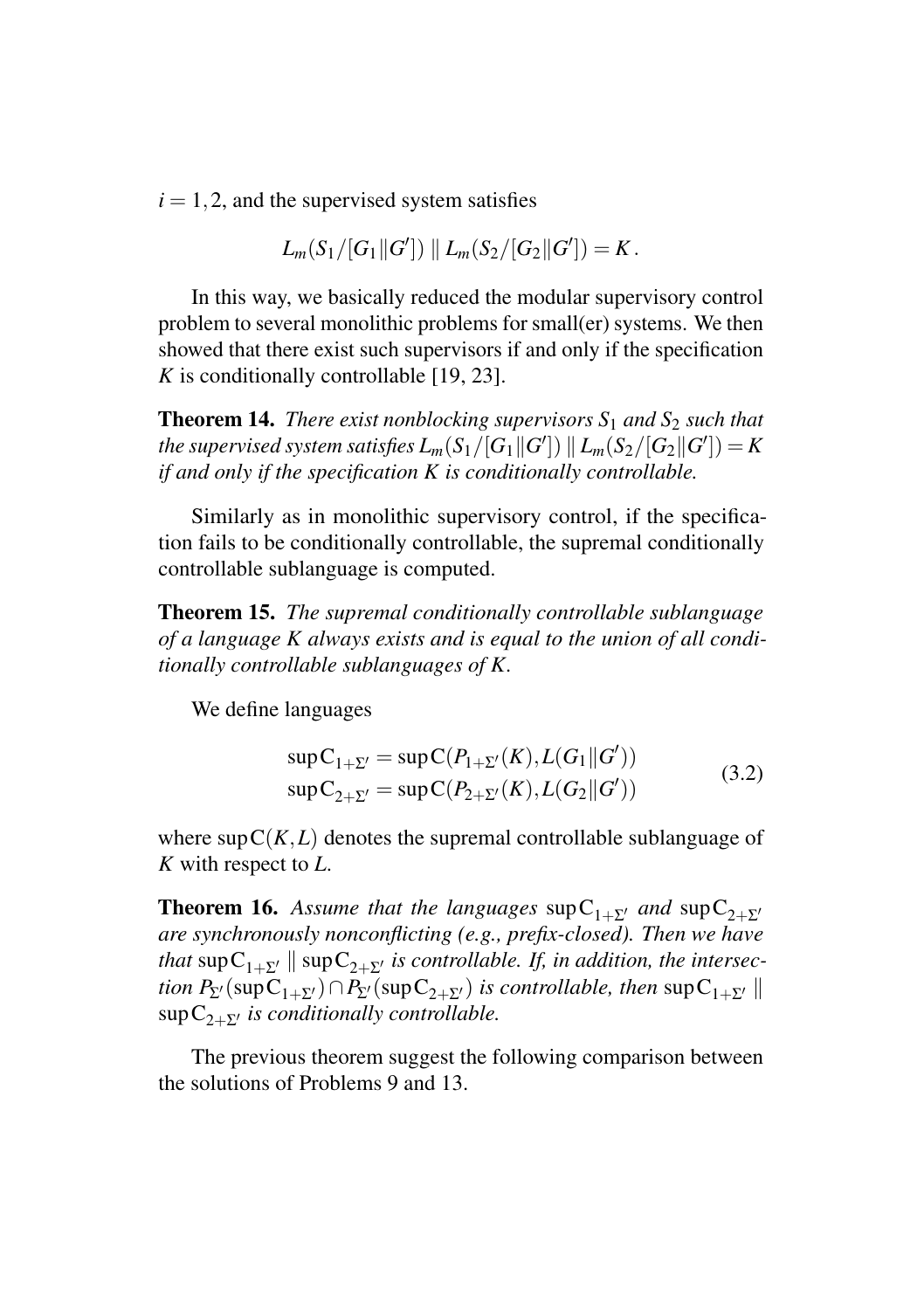Theorem 17. *The optimal solution of Problem 13 (the supremal conditionally controllable sublanguage) is included in the solution of Problem 9 (the distributed solution*  $\sup C_{1+Z'} || \sup C_{2+Z'}$ ).

We now discuss conditions that ensure optimality. To this end, we make use of the existing notions of output control consistency (OCC) [58] or local control consistency (LCC) [46, 45].

**Theorem 18.** *If the projection*  $P_{i+{\Sigma'}}$  *is an*  $L(G_1||G_2)$ *-observer and OCC* (*LCC*) for  $L(G_1||G_2)$ ,  $i = 1, 2$ , then the composition of super*visors contains the optimal solution, that is, sup* $C(K, L(G_1||G_2)) \subset$  $\sup C_{1+\Sigma'}$  ||  $\sup C_{2+\Sigma'}$ .

However, our aim is not to compute the composition of supervisors that we computed in parallel to obtain a single huge supervisor, but rather to distribute the supervision to local plants. Notice that we already have that

$$
L_m(S_1/G_1 \| G') \| L_m(S_2/G_2 \| G') = L_m(S_1 \| S_2/G_1 \| G_2).
$$

But if the supervisors  $S_1$  and  $S_2$  are conflicting, we only have that

$$
L(S_1/G_1 \| G') \parallel L(S_2/G_2 \| G') \supsetneq \overline{L_m(S_1 \| S_2/G_1 \| G_2)}
$$

i.e., the overall supervised system is blocking. To solve nonblockingness, we construct the language  $L_C =$ 

$$
\sup C(P_0(\sup C_{1+\Sigma'})||P_0(\sup C_{2+\Sigma'}),\overline{P_0(\sup C_{1+\Sigma'})}||P_0(\sup C_{2+\Sigma'}))
$$
\n(3.3)

which serves as a coordinator for nonconflictingness, where the projection  $P_0$  is a sup  $C_{i+{\Sigma'}}$ -observer,  $i = 1, 2$ .

Theorem 19. *The language*

$$
\overline{\sup C_{1+\Sigma'}} \parallel \overline{\sup C_{2+\Sigma'}} \parallel L_C = \overline{\sup C_{1+\Sigma'}} \parallel \overline{\sup C_{2+\Sigma'}} \parallel \overline{L_C}
$$

*is nonconflicting (nonblocking) and controllable with respect to the plant*  $G_1 \parallel G_2$ *.* 

We can now summarize the method as an algorithm.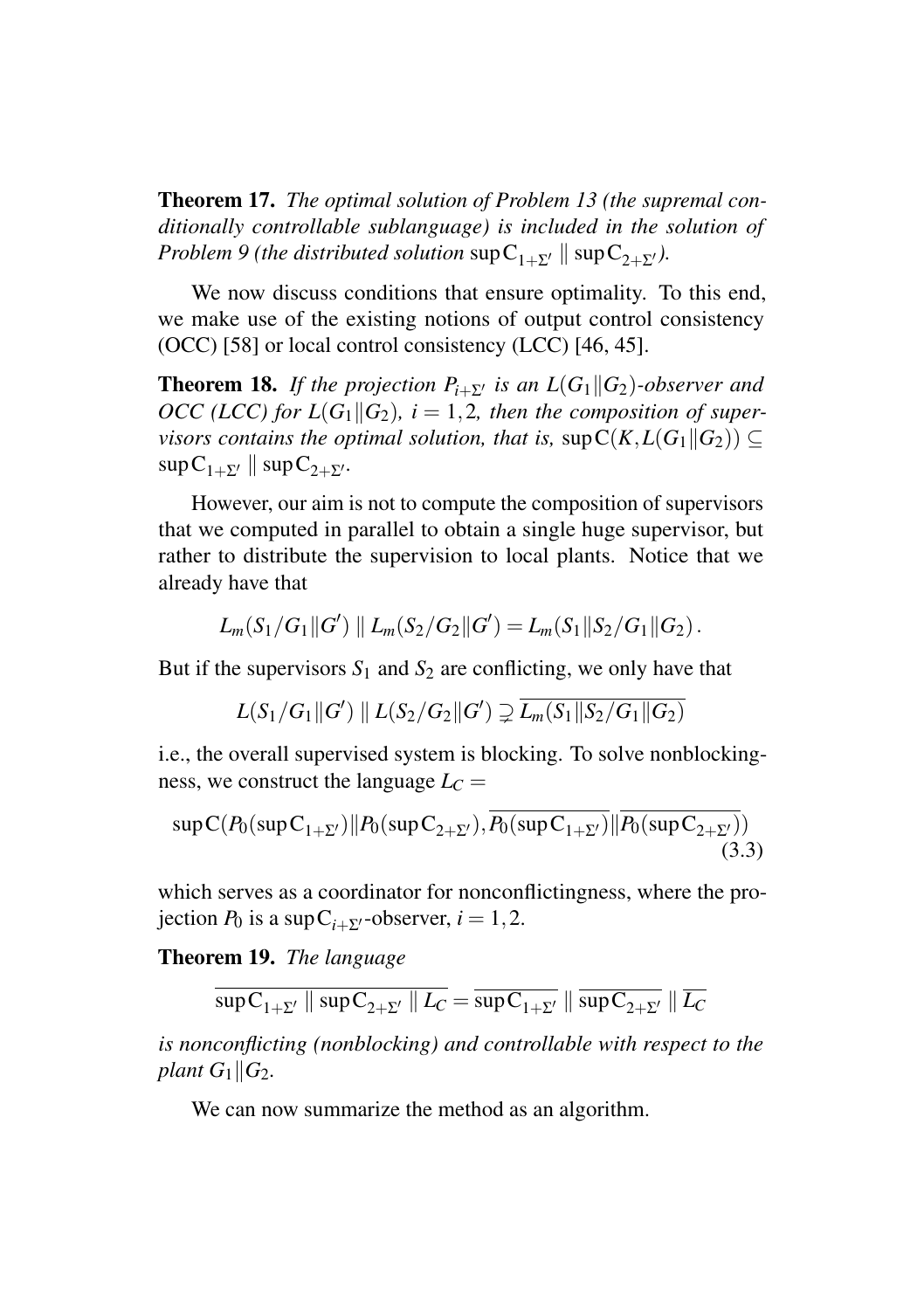Theorem 20 (Solving Problem 9).

- *1. Verify whether there is a solution of Problem 9 using Theorem 11. If so, stop; otherwise, continue.*
- *2. Compute*  $\sup C_{1+\sum'}$  *and*  $\sup C_{2+\sum'}$  *as defined in (3.2).*
- *3. Let*  $\Sigma_0 := \Sigma'$  *and*  $P_0 := P_{\Sigma'}$ *.*
- *4. Extend the alphabet*  $\Sigma_0$  *so that the projection*  $P_0$  *is both a*  $\sup C_{1+\Sigma'}$ - and a  $\sup C_{2+\Sigma'}$ -observer.
- *5. Define the coordinator C as the minimal nonblocking generator such that*  $L_m(C) = L_C$  *from (3.3).*

We developed our approach for systems with perfect information [22, 19] as well as for systems with partial information [17] and implemented it in the software library libFAUDES [34].

#### Complexity of Verifying Nonblockingness

Nonblockingness is an important property of discrete event systems ensuring that every task can be completed. An automaton is *nonblocking* if every sequence of events generated by the automaton can be extended to a marked sequence. The property is easy to verify for deterministic automata.

**Theorem 21.** *Given a DFA*  $\mathcal A$ *, the problem whether*  $\mathcal A$  *is nonblocking is* NL*-complete.*

If the automaton is nondeterministic, the verification becomes computationally more demanding.

**Theorem 22.** Given an NFA  $\mathcal{A}$ , the problem whether  $\mathcal{A}$  is nonblock*ing is* PSPACE*-complete.*

Given a set of nonblocking automata, the *modular nonblockingness problem* asks whether the parallel composition of all the automata of the set results in a nonblocking automaton.

The simplest case of the problem we consider is that there is no interaction among the subsystems.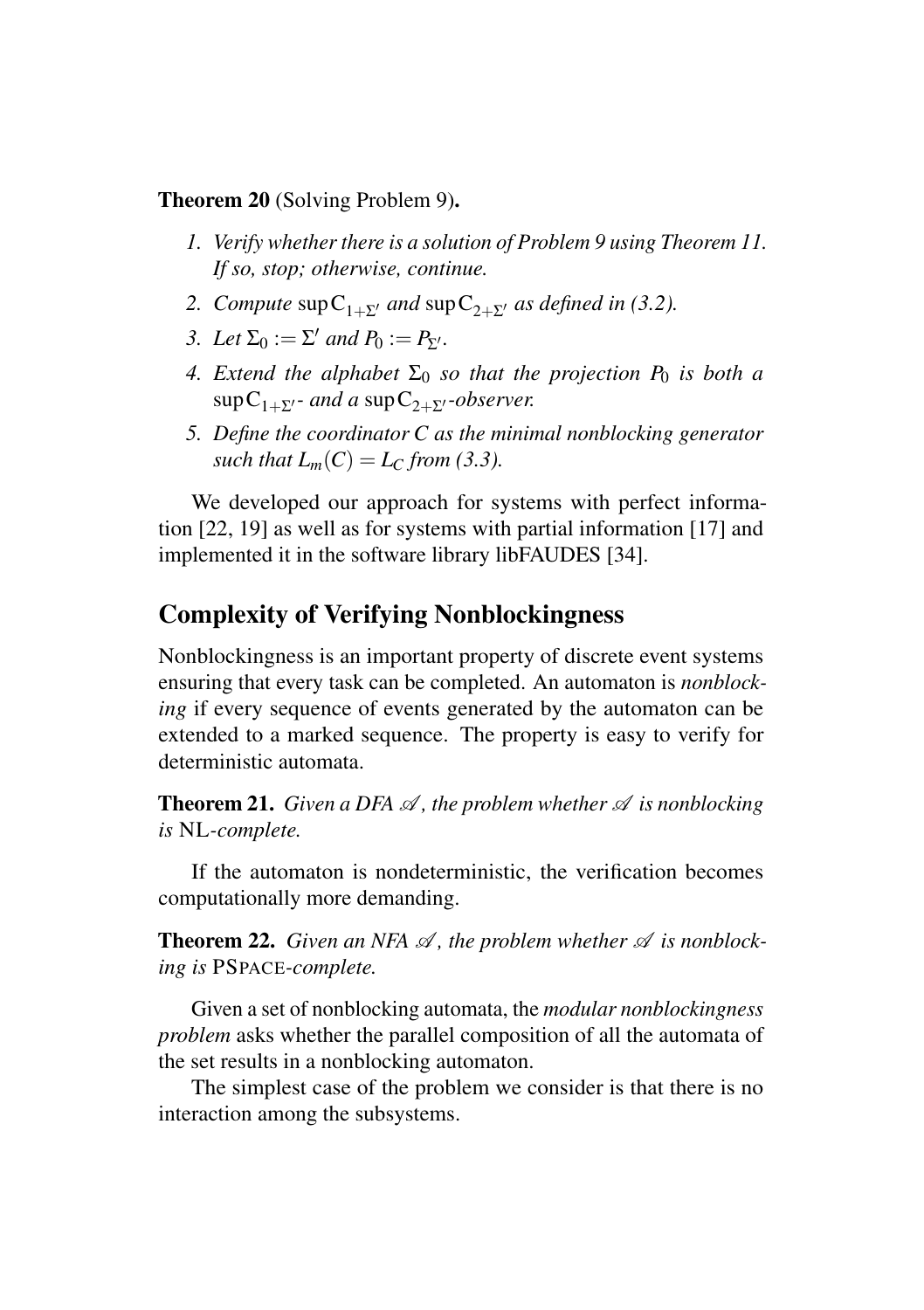**Theorem 23.** Let *J* be a finite set, and let  $\mathcal{A}_i$  be a nonblocking nonde*terministic automata over* Σ*<sup>j</sup> , for j* ∈ *J. If the alphabets are pairwise disjoint, then the parallel composition*  $\Vert_{j\in J}\mathscr{A}_{j}$  *is nonblocking.* 

In many complex systems, however, there are events that are shared among (some of) the subsystems, and then checking nonblockingness is in general PSPACE-complete [39]. A more fine-grained complexity can be distinguished based on the following criteria. Let  $(\mathcal{A}_i)_{i=1}^n$  be deterministic automata:

- 1. The number of automata is not restricted;
- 2. The number of automata is restricted by a function  $g(m)$ , that is,  $n \leq g(m)$ , where *m* is the length of the encoding of the DFAs A1,A2,...,A*n*;
- 3. The number of automata is restricted by a constant  $k$ , i.e.,  $n \leq k$ .

We have shown the following result.

**Theorem 24.** *Given nonblocking DESs*  $(\mathscr{A}_i)_{i=1}^n$  *with*  $\mathscr{A}_i$  *over*  $\Sigma_i$ , 2  $\leq$  $n \leq g(m)$ *, where m is the length of an encoding of the sequence of* automata  $\mathscr{A}_1, \mathscr{A}_2, \ldots, \mathscr{A}_n$ . The problem whether  $\|_{i=1}^n \mathscr{A}_i$  is nonblocking  $is$  NSPACE( $g(m)$ log*m*)*-complete.* 

Immediate consequences are, for instance, if *k* is a constant and  $g(m) \le k$  for every *m*, then the problem is NL-complete, or if  $g(m) \le k$  $\log^k m$ , then the problem is NSPACE( $\log^{k+1} m$ )-complete.

Despite the worst-case complexity, explicit model checking algorithms without any special data structures work well on standard computers for several practical systems with 100 million states [29].

We further studied the case where exactly one event is shared. An application of this case is, for instance, in the Brandin and Wonham [2] modular framework for timed discrete event systems, where only one event simulating the tick of a global clock is shared and all the other events are local  $[44]$ . Unless  $NP = PSPACE$ , nonblockingness is computationally easier in this case.

**Theorem 25.** *Given*  $n \geq 2$  *nonblocking DESs*  $(\mathcal{A}_i)_{i=1}^n$  *with*  $\mathcal{A}_i$  *over*  $\Sigma_i$  $\textit{such that } |\cup_{i \neq j} (\Sigma_i \cap \Sigma_j)| = 1$ . Deciding whether  $\|_{i=1}^n \mathscr{A}_i$  is nonblocking *is* NP*-complete.*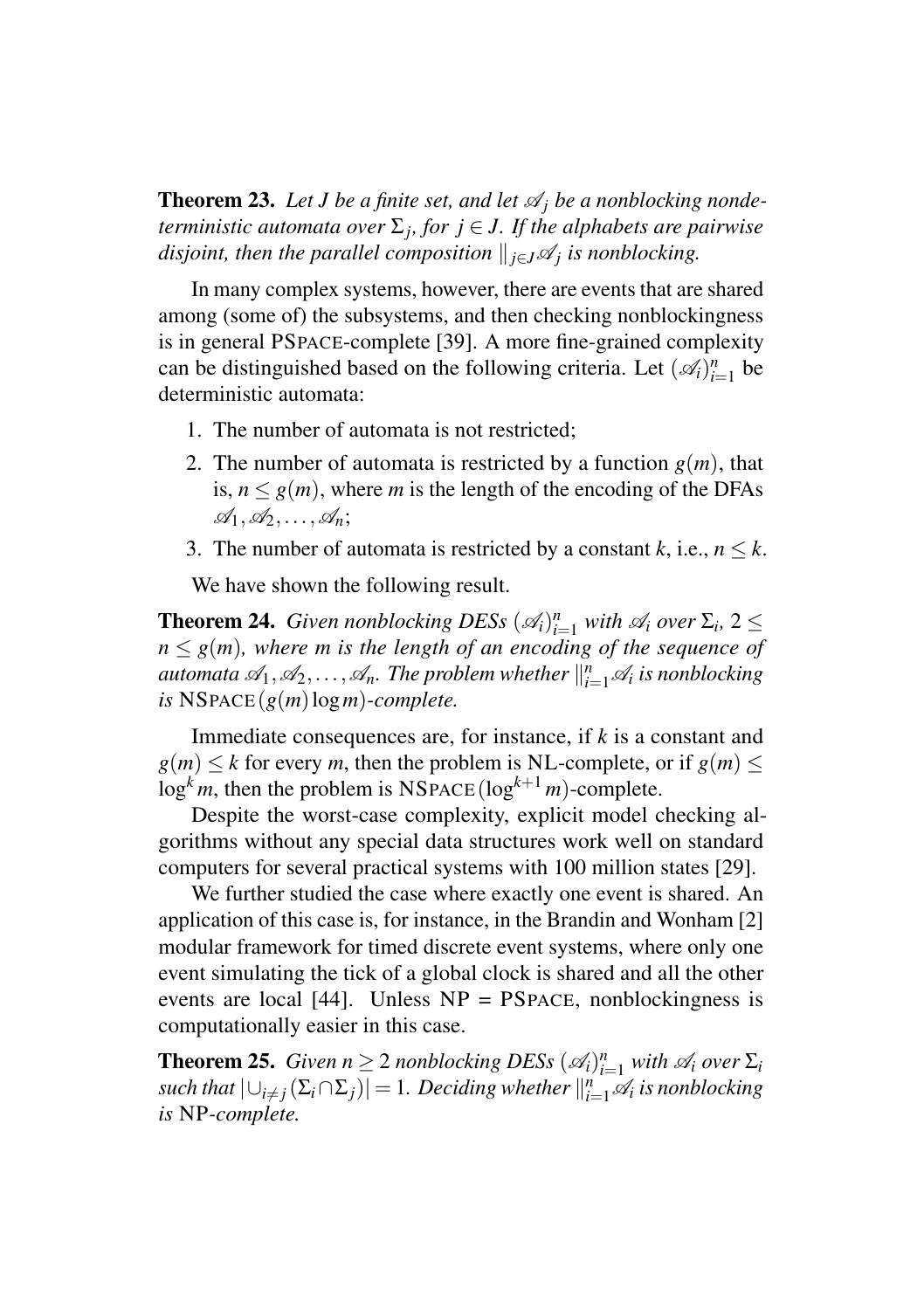#### MRI Scanner Example

To demonstrate our approach, we consider the model and specification of an MRI scanner presented by Theunissen [51]. The plant consists of four parts

VAxis || HAxis || HVNormal || UI.

The specification consists of the parts

 $V$ Req  $\parallel$  HReq  $\parallel$  HVReq  $\parallel$  UIReq

and is not conditionally decomposable with respect to the four alphabets of the four parts of the system.

VReq is a specification that concerns the plant VAxis. VReq has 12 states and 44 transitions, VAxis has 15 states and 50 transitions. A monolithic approach was used to compute a supervisor with 15 states and 36 transitions.

HReq is a specification that concerns the plant HAxis. HReq has 112 states and 736 transitions, HAxis has 128 states and 1002 transitions. A monolithic approach results in a supervisor with 80 states and 320 transitions.

The specification HVReq (7 states and 35 transitions) concerns the plant VAxis  $\parallel$  HAxis  $\parallel$  HVNormal. We computed a coordinator for safety consisting of 160 states and 1287 transitions and three supervisors with 516, 1132 and 283 states and 3395, 10298 and 1692 transitions, respectively. In comparison, the monolithic plant VAxis k HAxis || HVNormal has 1920 states and 23350 transitions.

The specification UIReq (256 states and 2336 transitions) concerns the whole plant VAxis  $\parallel$  HAxis  $\parallel$  HVNormal  $\parallel$  UI. We computed a coordinator with 4 states and 30 transitions, and four supervisors with 432, 768, 12, and 96 states and 3488, 6652, 74 and 808 transitions, respectively. In comparison, the monolithic plant VAxis  $\parallel$  HAxis  $\parallel$ HVNormal  $\parallel$  UI has 3840 states and 75500 transitions.

Altogether, while the minimal monolithic supervisor for the whole system consists of 68672 states and 616000 transitions, we have computed 9 supervisors with altogether 3334 states and 26763 transitions.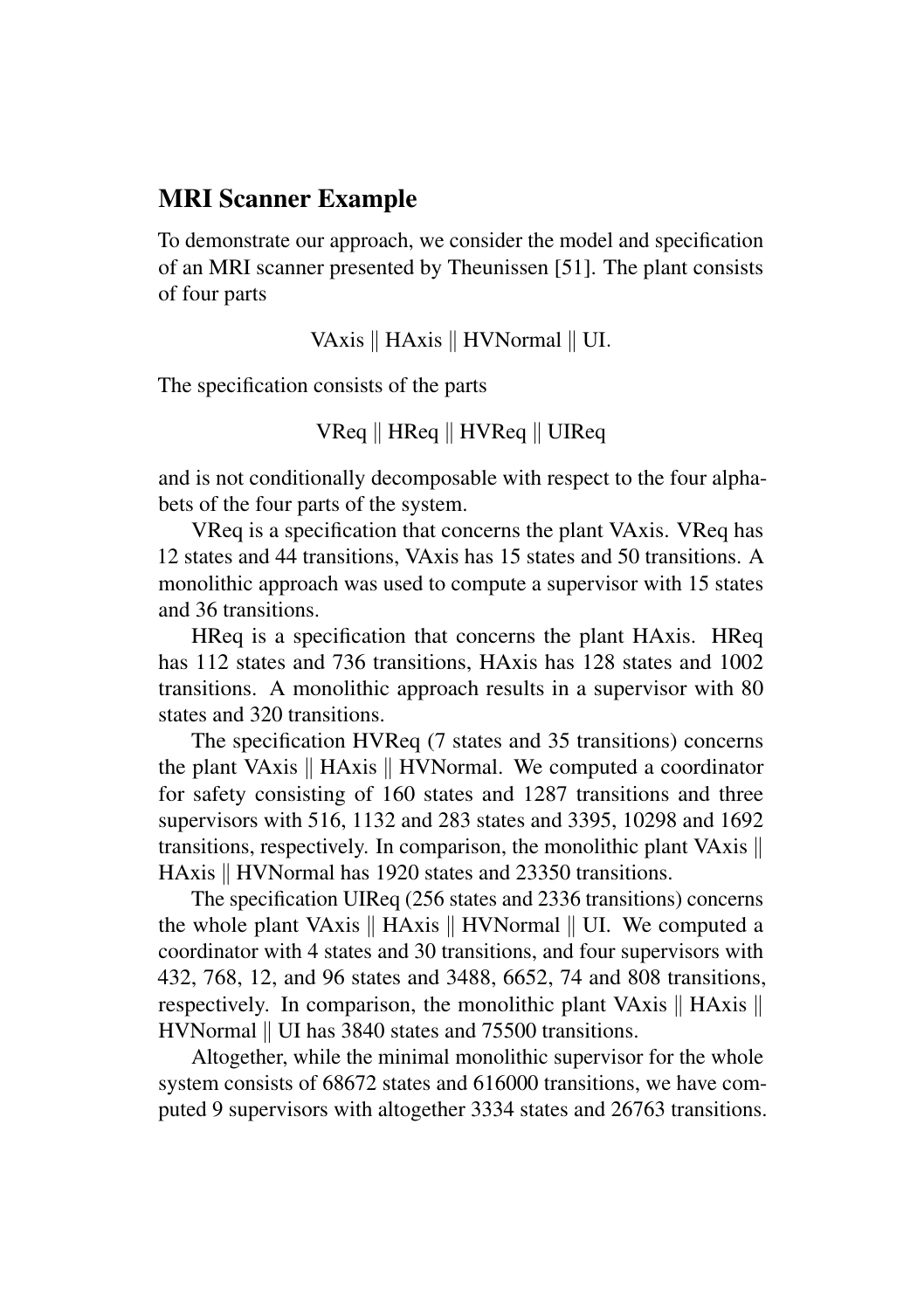### Systems without a Modular Structure

The abstraction of timed automata into region automata as well as the discretization of hybrid systems do not preserve the modular structure. The original structure of a system is thus lost and we have to face the decentralized supervisory control problem instead of the modular supervisory control problem.

Decentralized supervisory control was developed by Rudie and Wonham [40] based on the idea to distribute the actuator and sensor capabilities among several local supervisors. Each supervisor issues a control decision according to its observation and the global control action is given by a fusion rule of local control actions.

There are several different control policies based on two elementary ones: conjunctive and permissive  $(C & P)$  and disjunctive and antipermissive  $(D & A)$ . For any decentralized control architecture, a corresponding notion of coobservability was proposed, which together with controllability form the necessary and sufficient conditions to achieve a specification by the controlled system.

Almost all results available in the literature so far are only existential. We showed how to compute a controllable and coobservable sublanguage using additional communications among the supervisors. Our study is motivated by the relationship between decentralized and modular supervisory control and their key concepts – coobservability and separability. We improve an existing approach based on the concurrent (separable) over-approximation where both the system and the specification are replaced with their infimal separable superlanguages. However, in the likely case the specification fails to be separable, the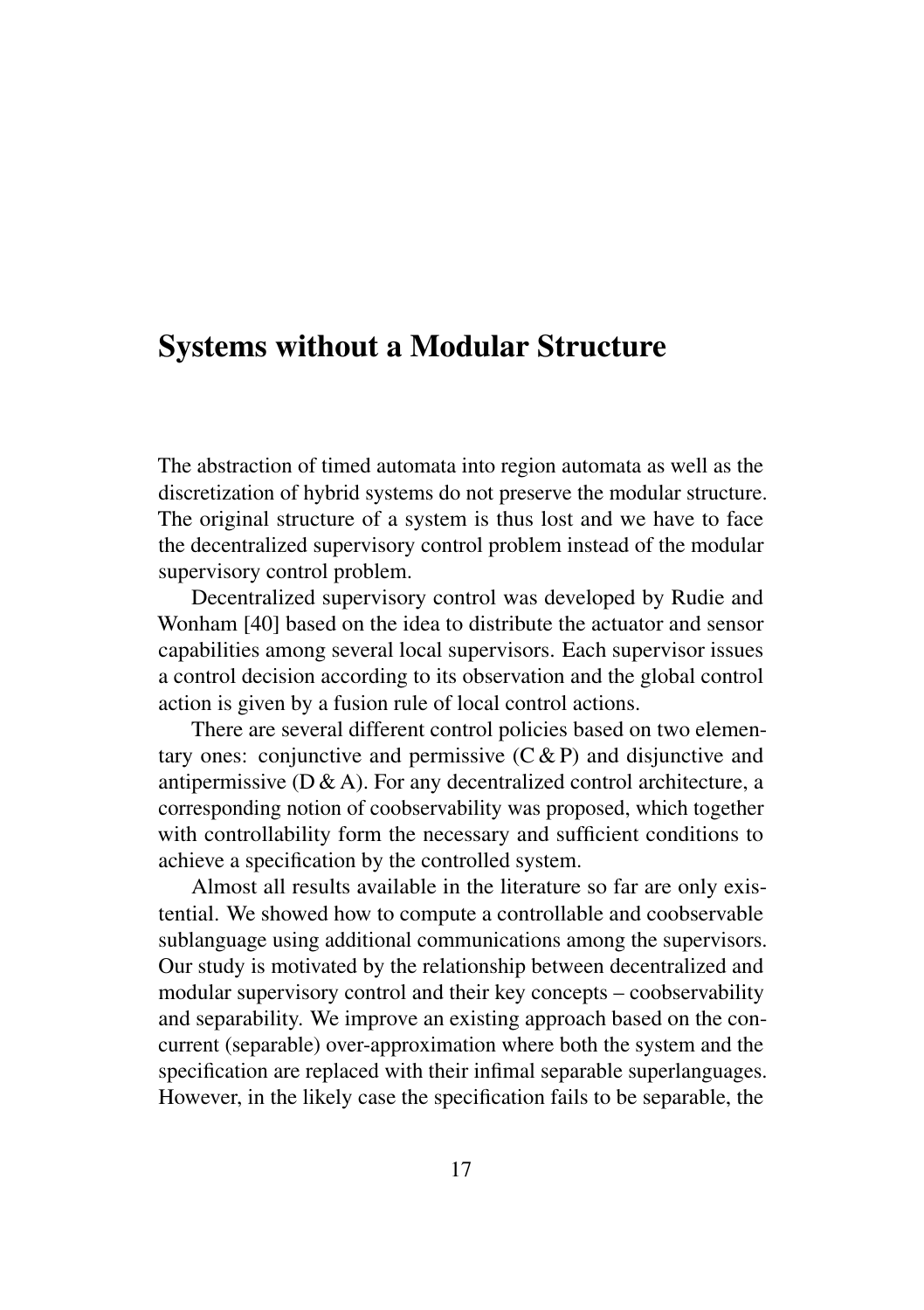existing approach only computes a solution for this new specification, which often fails to be included in the specification, and hence safety is not fulfilled [15]. In our work, we overcome this issue by making the specification separable via communication (using conditional decomposability).

#### Decentralized Supervisory Control

A *controlled generator* over an alphabet *A* is a structure

$$
(G, (A_{c,i})_{i=1}^n, (A_{o,i})_{i=1}^n)
$$

where *G* is a generator over *A*,  $A_{c,i} \subseteq A$  are sets of locally controllable events, and  $A_{o,i} \subseteq A$  are sets of locally observable events. Let  $A_c =$  $\bigcup_{i=1}^{n} A_{c,i}$  denote the set of controllable events,  $A_o = \bigcup_{i=1}^{n} A_{o,i}$  the set of observable events,  $A_{uc} = A \setminus A_c$  the set of uncontrollable events, and  $A_{\mu\rho} = A \setminus A_{\rho}$  the set of unobservable events. Projections to locally observable events  $A_{o,i}$  are denoted by  $P_{o,i}: A^* \to A^*_{o,i}$ .

Let  $\Gamma_i = \{ X \subseteq A \mid X \supset (A \setminus A_{c,i}) \}$  be a set of local control patterns. A supervisor *S<sub>i</sub>* is a mapping *S<sub>i</sub>*:  $P_{o,i}(L(G)) \to \Gamma_i$ , where *S<sub>i</sub>*(*s*) is the set of locally enabled events if  $S_i$  observes  $s \in A_{o,i}^*$ . The global control law *S* is the conjunction of local supervisors  $S_i$  given by

$$
S(w) = \bigcap_{i=1}^{n} S_i(P_{o,i}(w))
$$

for  $w \in A^*$ .

The control law of local supervisors associated to the  $C & P$  architecture is called permissive, since the default action is to enable an event whenever a supervisor has an ambiguity what to do with it. Specifically, the control law of supervisor  $S_i$  on *s* is defined as

$$
S_i(s) = (A \setminus A_{c,i}) \cup \{a \in A_{c,i} \mid \exists s' \in K \text{ s.t. } P_{o,i}(s') = P_{o,i}(s) \& s'a \in K\}.
$$

With the permissive local policy, we always achieve all words in the specification. The concern is then safety, expressed by coobservability.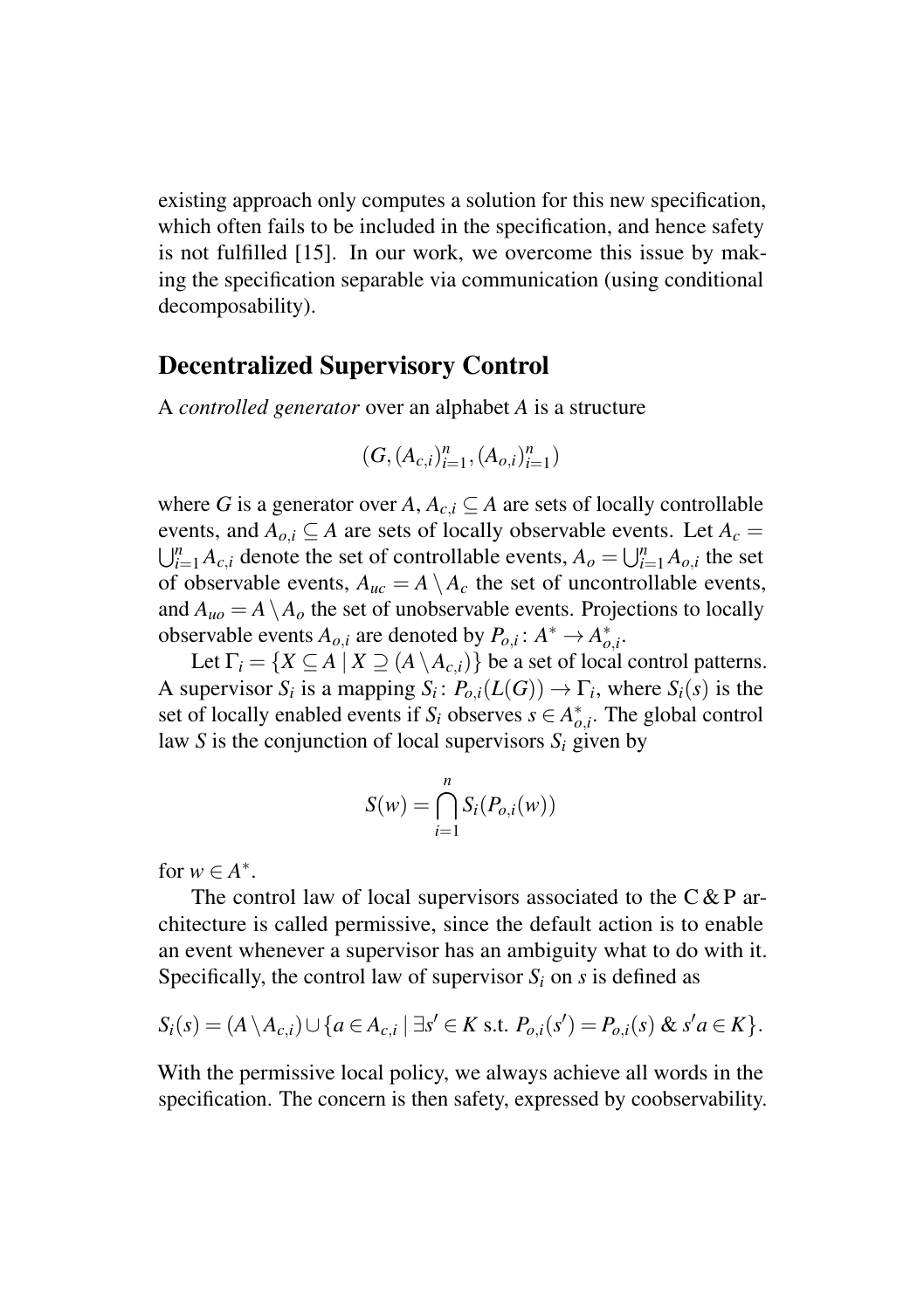The idea of our approach is to compute local languages (supervisors)  $\mathcal{R}_i$  over  $B_i$  such that their synchronous product  $\mathcal{R} = \big\|_{i=1}^n \mathcal{R}_i$  is a sublanguage of *K* controllable and coobservable with respect to *L*. Although there are well-known conditions on local languages in modular supervisory control that ensure that their synchronous product is controllable, conditions on local languages that ensure coobservability of their synchronous product were not known. We identify two such sufficient conditions.

**Theorem 26.** Let L be a prefixed-closed language over  $B = \bigcup_{i=1}^{n} B_i$ *and assume that*  $B_{o,i} \cap B_c \subseteq B_{c,i}$ , for  $i = 1,...,n$ . Let  $M \subseteq L$  be a language such that  $\overline{M} = \Vert_{i=1}^n \overline{M_i}$ , where  $M_i$  is a language over  $B_i$ . If

- *1. either*  $M_i$  *is normal with respect to*  $P_i(L)$  *and*  $P_{o,i}^i$ *, for all*  $i =$ 1,...,*n,*
- 2. *or*  $B_c \subseteq B_o$  *and*  $M_i$  *is observable with respect to*  $P_i(L)$  *and*  $P_{o,i}^i$ *, for all*  $i = 1, \ldots, n$ ,

*then M is coobservable with respect to L and*  $(B_{o,i})_{i=1}^n$ *.* 

The way we compute the languages  $\mathcal{R}_i$  is as follows. We decompose specification *K* in such a way that  $K = \big|_{i=1}^{n} K_i$ , where  $K_i$  are languages over  $B_i$ , and over-approximate  $L$  by the synchronous product of its projections  $P_i(L)$  on alphabets  $B_i$ . The condition required on *K* does not always hold and is equivalent to the notion of separability. The languages  $\mathcal{R}_i$  are then computed locally as sublanguages or superlanguages of  $K_i$  that satisfy the sufficient conditions that make their synchronous product  $\mathcal R$  controllable, coobservable and included in  $K$ .

Consider the settings of decentralized control, and let  $(\Sigma_i)_{i=1}^n$  be extensions of local alphabets  $(A_{o,i})_{i=1}^n$ , such that the specification *K* is separable with respect to  $(A_{o,i} \cup \Sigma_i)_{i=1}^n$ . This can be computed using conditional decomposability.

**Assumption 27.** For  $i = 1, 2, ..., n$ , let  $P_{i+\sum_i}$  denote the projection from  $A^*$  to  $(A_{o,i} \cup \Sigma_i)^*$ . Let  $\mathcal{R}_i$  be languages that are controllable with respect to projection  $P_{i+\Sigma_i}(L)$  of the plant language *L* to alphabet *A*<sub>*o*</sub>,*i* ∪  $\Sigma$ *i* and locally uncontrollable events  $(A_{o,i} \cup \Sigma_i)_{uc} = (A_{o,i} \cup \Sigma_i) \cap$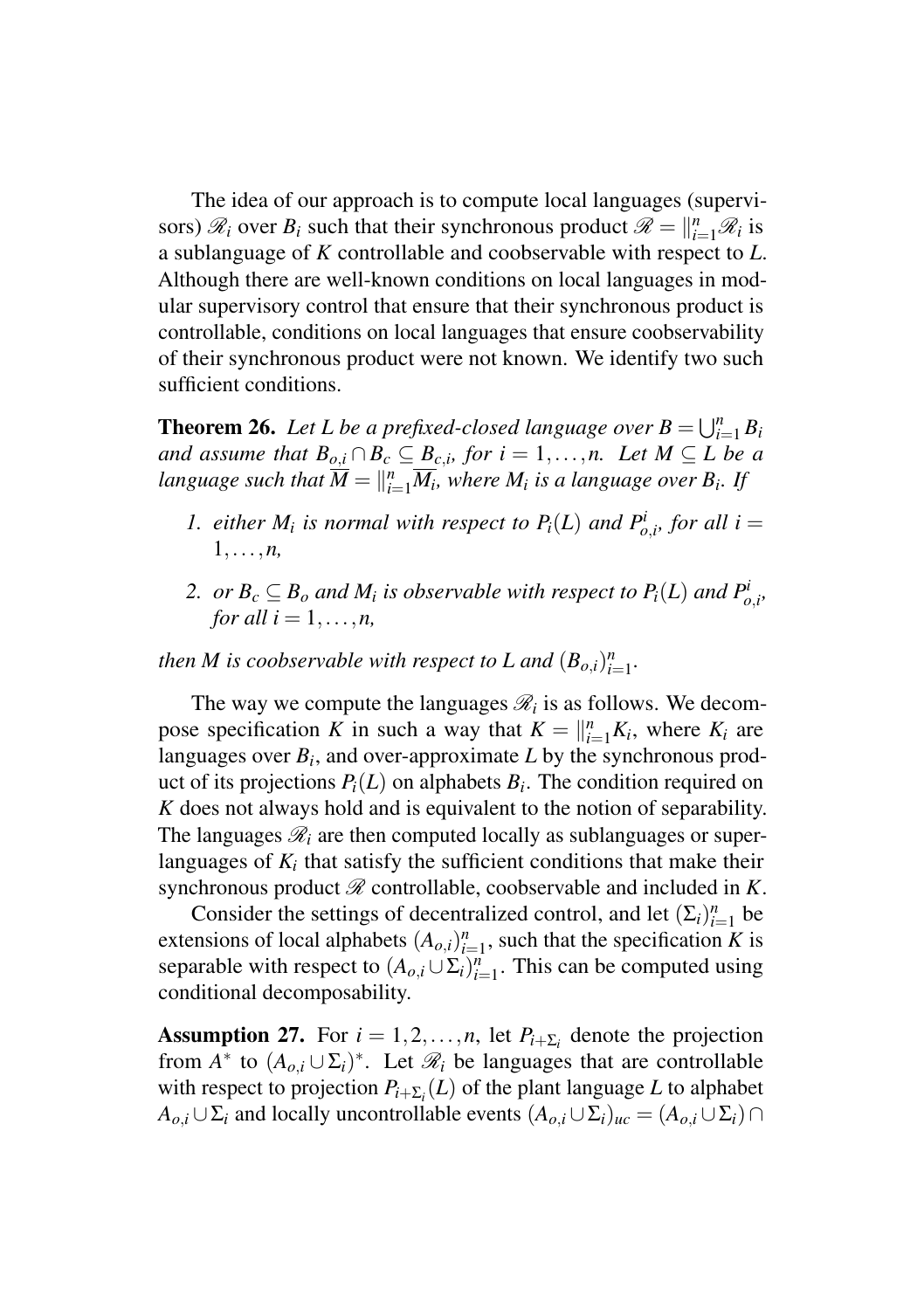*A<sub>uc</sub>* such that their synchronous product  $\mathcal{R} = \big\|_{i=1}^n \mathcal{R}_i$  is included in *K*. Furthermore, we assume that  $\mathcal{R}_i$  are

- 1. either normal with respect to  $P_{i+\sum_i}(L)$  and  $A_{o,i} \cup \sum_{o,i}$ ,
- 2. or observable with respect to  $P_{i+\sum_i}(L)$  and  $A_{o,i} \cup \sum_{o,i}$ , and all controllable events are observable  $(A_c \subseteq A_o)$ .

We now state our main result showing how to use our framework to compute a controllable and coobservable sublanguage. An important feature of our computation is that we automatically obtain a coobservable sublanguage.

**Theorem 28.** *Consider Assumption 27. If the languages*  $\mathcal{R}_i$  *are synchronously nonconflicting (in particular, if they are prefix-closed), then*  $\mathscr{R} = \Vert_{i=1}^{n}\mathscr{R}_{i}$  is a sublanguage of *K* controllable with respect to *L* and *coobservable with respect to L and*  $(A_{o,i} \cup \Sigma_{o,i})_{i=1}^n$ .

There are many ways how to compute the languages  $\mathcal{R}_i$ . In the case of full local observations, it is natural to define the language

$$
\mathcal{R}_i = \sup C_{i + \Sigma_i} = \sup C(P_{i + \Sigma_i}(K), P_{i + \Sigma_i}(L)) \tag{4.1}
$$

as the supremal controllable sublanguage of  $P_{i+\sum_i}(K)$ . In the case of partial observations, we may define the language

$$
\mathscr{R}_i = \sup \text{CN}(P_{i+\Sigma_i}(K), P_{i+\Sigma_i}(L), (A_{o,i} \cup \Sigma_i)_{uc})
$$

as the supremal controllable and normal sublanguage of  $P_{i+\sum_i}(K)$  [6, 3]. Similarly, if  $A_c \subseteq A_o$ , we can define  $\mathcal{R}_i$  as the supremal controllable and relatively observable sublanguage [5, 20], or we can use any of the methods to compute a controllable and observable sublanguage discussed in the literature [9, 50, 56]. In these cases, we have that  $\mathscr{R}_i \subseteq P_{i+\Sigma_i}(K)$ , and separability of *K* then implies that the synchronous product  $\big\|_{i=1}^n \mathcal{R}_i$  is included in *K* as required.

However, we do not restrict language  $\mathcal{R}_i$  to be included in  $P_{i+\Sigma_i}(K)$ . This allows us to define  $\mathcal{R}_i$  in many different ways. For instance, we can define  $\mathcal{R}_i$  as the infimal controllable (and normal/observable)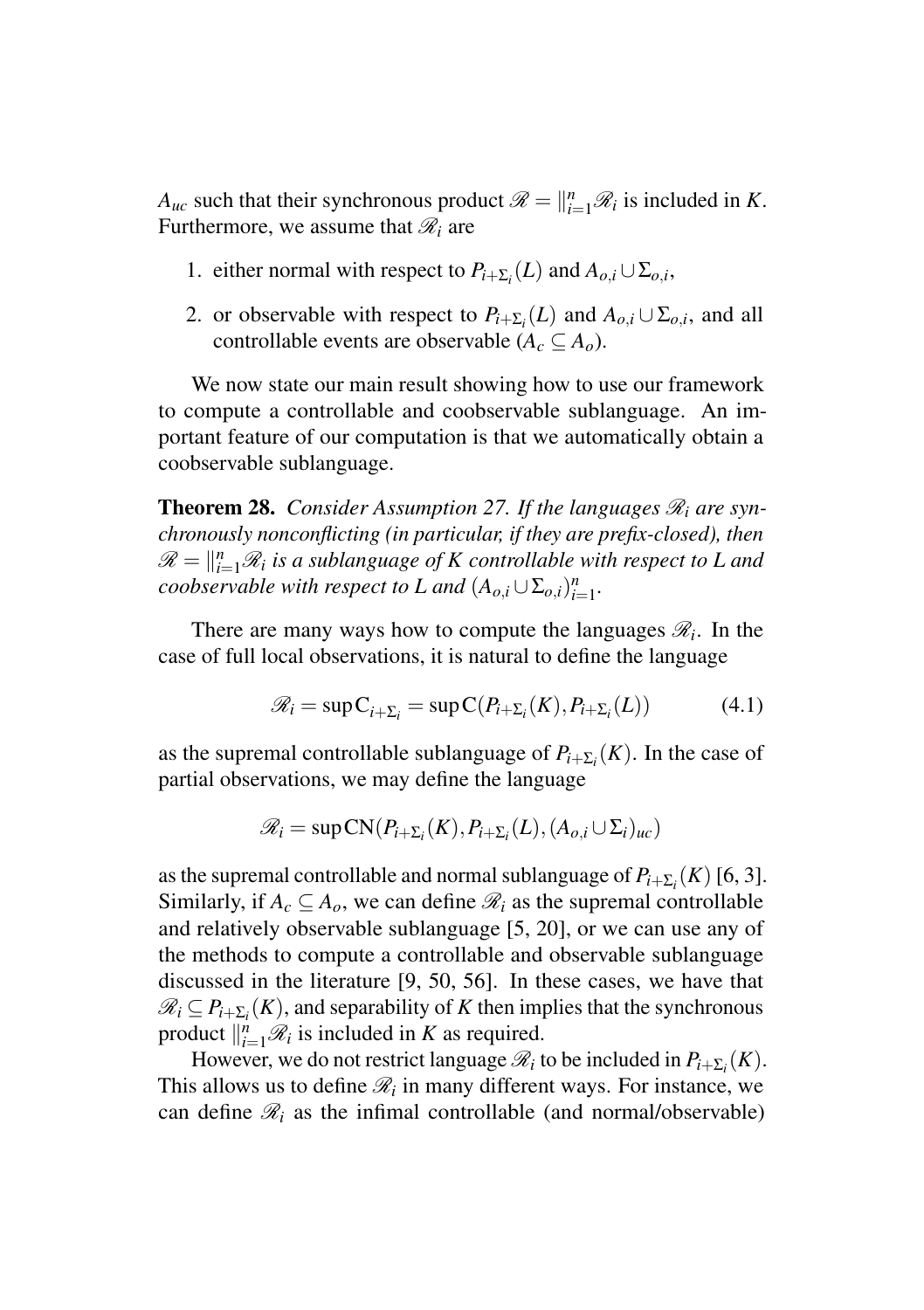superlanguage of  $P_{i+\sum_{i}}(K)$  as discussed in the literature [6, 24, 26, 41]. We can further combine the approaches so that one of the  $\mathcal{R}_i$  can be computed as a sublanguage and another one as a superlanguage, etc. In such a case, we do not get the assumption  $\|_{i=1}^n \mathcal{R}_i \subseteq K$  by construction, but we need to check it, which is in general a PSPACE-complete problem. On the other hand, the advantage it brings is a potentially better (larger) solution.

Another problem with infimal controllable superlanguages is that they do not exist for general languages, but only for prefix-closed languages. This issue can be avoided by the following choice of  $\mathcal{R}_i$ based on the computation of prefix-closed superlanguages.

Lemma 29. *Let T<sup>i</sup> be the prefix-closed infimal controllable (and nor* $m$ *al/observable) superlanguage of*  $P_{i+\Sigma_i}(K)$ . Then  $\mathscr{R}_i = P_{i+\Sigma_i}(K) \cup$  $[T_i \setminus P_{i+\Sigma_i}(K)]$  *is controllable (and normal/observable).* 

We further discussed conditions under which the solution is optimal in the sense of maximal permissiveness. Since no centralized optimal solution exists in the case of partial observations, we restrict our attention to the case of full observations.

**Theorem 30.** *Let*  $K \subseteq L$  *be prefix-closed languages, and let*  $K$  *and*  $L$ *be separable with respect to*  $(A_{o,i} \cup \Sigma_i)_{i=1}^n$ *. Let*  $\sup C_{i+\Sigma_i}$  *be defined in* (4.1). If  $P_{i+\sum_{i}}(L)$  and  $P_{j+\sum_{j}}(L)$  are mutually controllable [27], *for*  $i, j = 1, 2, \ldots, n$ , then  $\|_{i=1}^n \sup_{i \in \mathcal{I}} C_{i+\sum_i} = \sup_{i \in \mathcal{I}} C(K, L)$  *is coobservable with respect to L and*  $(A_{o,i} \cup \Sigma_i)_{i=1}^n$ .

Depending on the system, mutual controllability may be a strong condition. We now present a result that ensures optimality and is based on the notions of an *L*-observer and local control consistency (LCC).

Theorem 31. *If every projection Pi*+Σ*<sup>i</sup> is an L-observer and LCC for L, and the languages* supC*i*+Σ*<sup>i</sup> defined in (4.1) are synchronously nonconflicting (e.g., prefix-closed), then the language*  $\|_{i=1}^n \sup C_{i+\Sigma_i} =$ supC(*K*,*L*) *is coobservable.*

A similar result to Theorem 31 can be obtained for supremal controllable and normal sublanguages [17].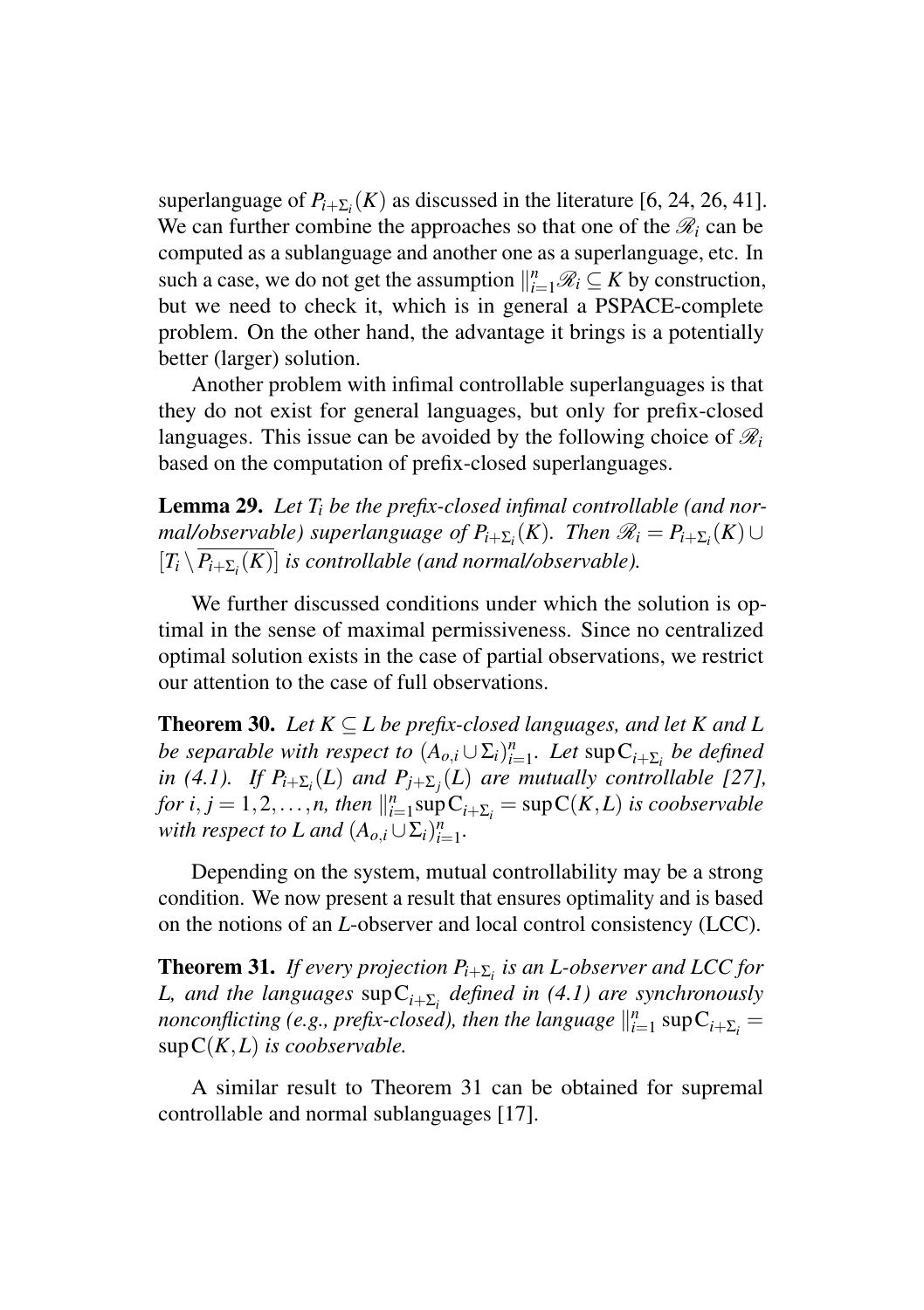The theorems require that the local languages  $\mathcal{R}_i$  are synchronously nonconflicting. The remaining question is thus the case of conflicting local supervisors.

**Theorem 32.** *Let*  $L_C \subseteq \binom{n}{i-1} P_{\Sigma}(\mathcal{R}_i)$  *be a language that is controllable and normal (observable) with respect to*  $P_{\Sigma'}(L)$ ,  $\Sigma'_{uc}$  *and*  $\Sigma'_{o}$ *, where*  $\Sigma' \subseteq A$  *contains all events shared by any pair of*  $\mathscr{R}_i$  *and*  $\mathscr{R}_j$ *, for*  $i \neq j$ *,*  $and$   $P_{\Sigma'}: A^* \to \Sigma'^*$  *is an*  $\mathcal{R}_i$ -observer, for  $i = 1, ..., n$ . If  $(A_{o,i} \cup \Sigma_{o,i} \cup \Sigma_{o,i})$  $(\Sigma'_o) \cap A_c \subseteq (A_{c,i} \cup \Sigma_{c,i} \cup \Sigma'_c)$ , then  $\|_{i=1}^n (\mathscr{R}_i \parallel L_c)$  is a sublanguage of K *controllable (and normal/observable) that is coobservable, and whose components are synchronously nonconflicting.*

In case of full observations, we strengthen the previous result by computing the language  $L_C$  as a sublanguage of  $||_{i=1}^n P_{\Sigma}(\mathcal{R}_i)$  controllable with respect to  $\|_{i=1}^n \overline{P_{\Sigma'}(\mathcal{R}_i)}$  rather than to  $P_{\Sigma'}(L)$ , which may result in a larger language  $L_C$  because  $||_{i=1}^n \overline{P_{\Sigma'}(\mathcal{R}_i)} \subseteq P_{\Sigma'}(L)$ .

**Theorem 33.** Let  $L_C$  be the supremal sublanguage of  $\|_{i=1}^n P_{\Sigma}(\mathcal{R}_i)$ *that is controllable with respect to*  $\|_{i=1}^n \overline{P_{\Sigma'}(\mathscr{R}_i)}$  *and*  $\Sigma'_{uc}$ *, where*  $\Sigma' \subseteq A$ *contains all events shared by any pair of*  $\mathcal{R}_i$  *and*  $\mathcal{R}_j$ *, for*  $i \neq j$ *, and*  $P_{\Sigma}$ :  $A^* \to \Sigma'^*$  *is an*  $\mathcal{R}_i$ *-observer, for*  $i = 1, \ldots, n$ . If every projection *Pi*+Σ*<sup>i</sup> is an L-observer and LCC for L, and the projection P*Σ<sup>0</sup> *is LCC for*  $\|_{i=1}^{n} \overline{\mathscr{R}}_i$ , then  $\|_{i=1}^{n} (\mathscr{R}_i \mid L_C) = \sup C(K, L)$  is coobservable with respect *to L* and  $(A_{o,i} \cup \Sigma_i \cup \Sigma')_{i=1}^n$ , whose components are synchronously *nonconflicting. It is again under the assumption that*  $(A_{o,i} \cup \Sigma_i \cup \Sigma') \cap$  $A_c \subseteq (A_{c,i} \cup \Sigma_{c,i} \cup \Sigma'_c).$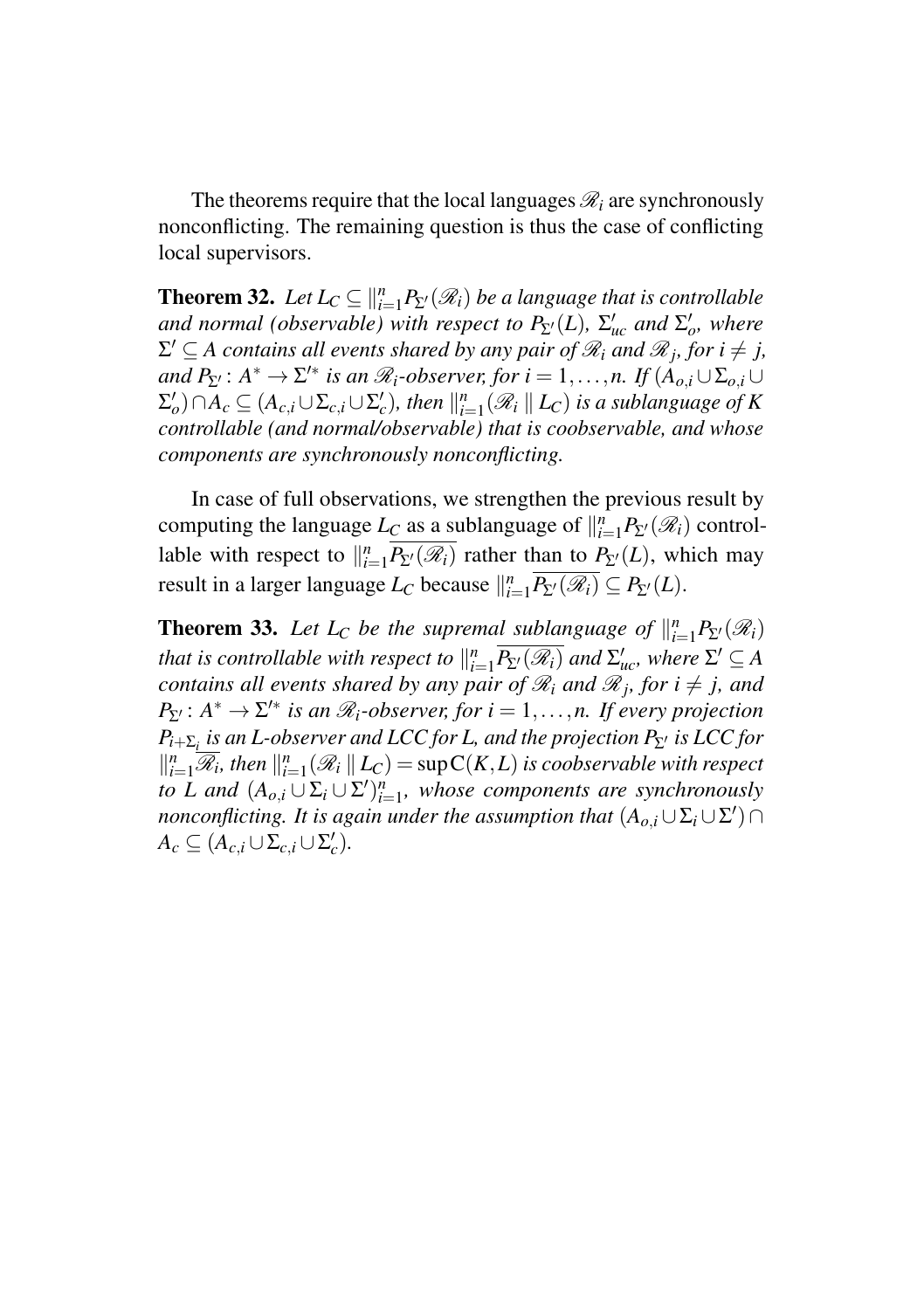## Controllability of Context-Free Systems

Sreenivas [49] has shown that controllability is undecidable for systems with undecidable inclusion (if equivalence is also undecidable). However, there are systems, such as deterministic pushdown automata, for which inclusion is undecidable and equivalence is decidable. For such systems, it is undecidable whether  $K \subseteq L$ , but if we have some additional knowledge that the languages are in the inclusion  $K \subseteq L$ , the results of Sreenivas cannot be used to show undecidability of controllability for two deterministic context-free languages. This problem was open in the literature [11].

We solved this problem by showing that although equivalence is decidable for deterministic context-free languages, controllability is undecidable even if the containment of the specification language in the plant language is known.

Theorem 34. *Controllability is undecidable for two deterministic (linear) context-free languages K and L, where L is prefix-closed, even if*  $K \subseteq L$ .

Because of these undecidability results, the only possibilities which deserve consideration in supervisory control of discrete event systems are:

- 1. the specification language *K* is regular and the plant language *L* is (deterministic) context-free, or
- 2. the specification language *K* is deterministic context-free and the plant language *L* is regular.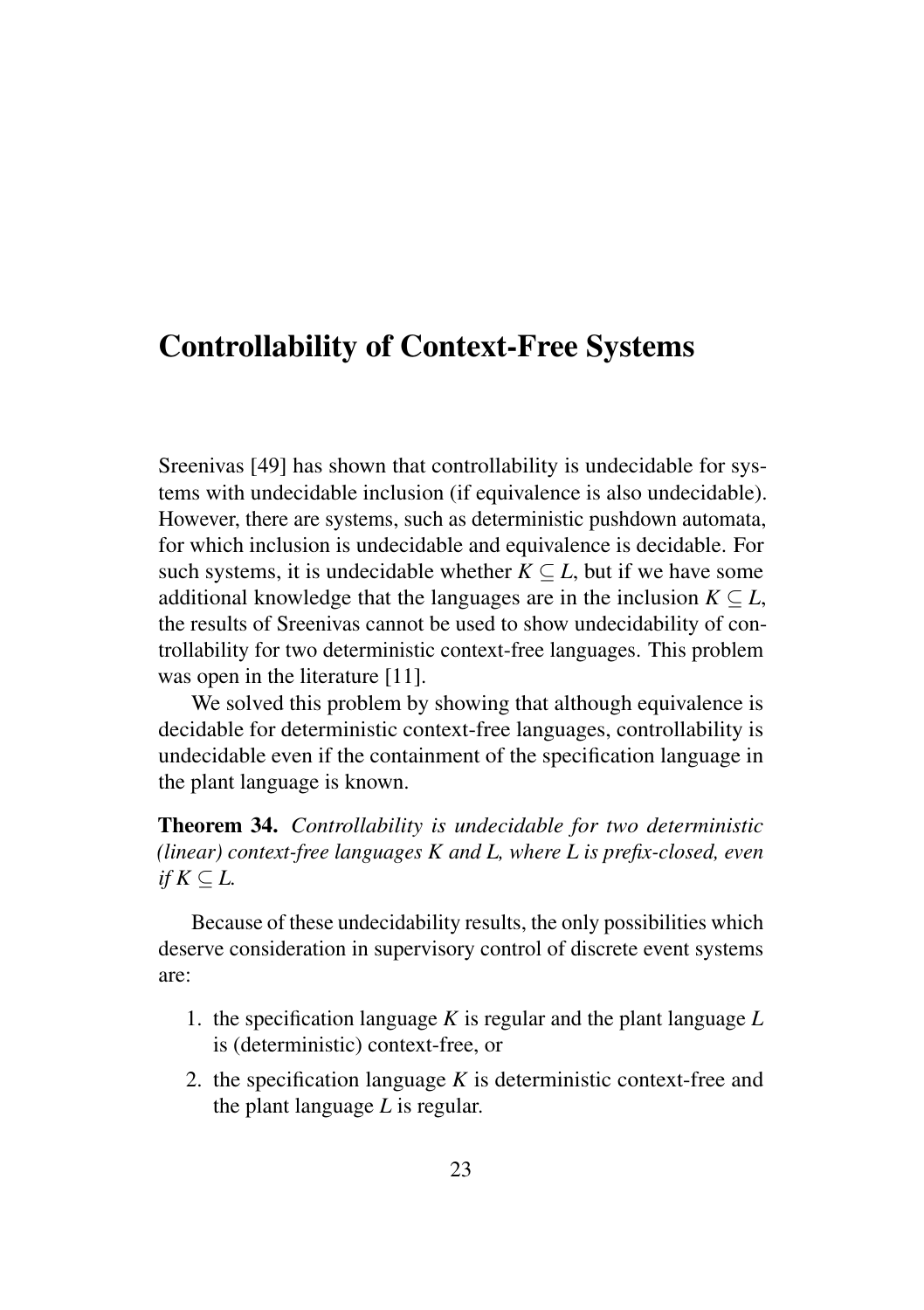The later case has recently been treated in the literature [10, 11, 12, 47] while the former approach still waits for its investigation.

By the closure properties of regular and context-free languages, the language  $\overline{K}\Sigma_u$  is regular, and  $\overline{K}\Sigma_u \cap L$  is context-free. Since the controllability property  $\overline{K}\Sigma_u \cap L \subseteq \overline{K}$  is equivalent to the emptiness problem  $(\overline{K}\Sigma_u \cap L) \cap (\Sigma^* \setminus \overline{K}) = \emptyset$ , and the language  $(\overline{K}\Sigma_u \cap L) \cap (\Sigma^* \setminus \overline{K})$  is context-free, decidability of controllability follows from decidability of the emptiness problem for context-free languages, and hence controllability is decidable for the former case. The complexity still needs to be investigated.

These approaches are of interest because they present an opportunity to treat the most interesting problem of the current supervisory control theory of discrete event systems, the state-space explosion problem, so that we can describe the plant language or the specification language by a more concise representation which is up to exponentially smaller when using deterministic pushdown automata instead of finite-state machines.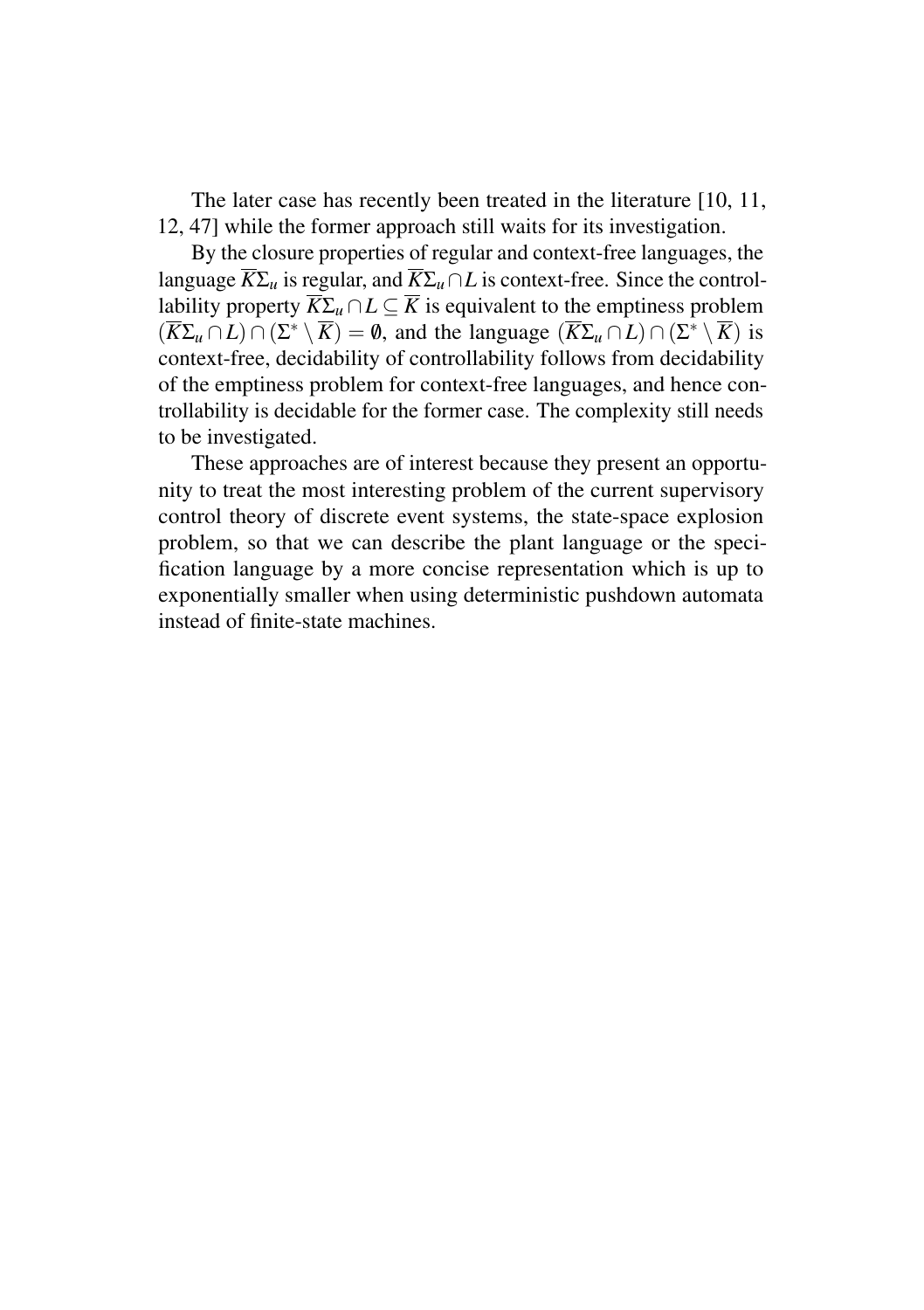## Properties of Modular DESs

Detectability, opacity and fault diagnosability are important systemtheoretic properties of discrete event systems. Detectability arises in the state estimation of DES [48]. Opacity is a property related to the privacy and security analysis of DES [13]. Fault diagnosis is another important task in DES. Several different notions of diagnosability have been proposed in the literature [57]. For example, the notion of diagnosability of Sampath et al. [43] requires that an occurrence of a fault can always be detected within a finite delay. Thorsley and Teneketzis [52] proposed a weaker version of diagnosability, called A-diagnosability. Compared to diagnosability, where the fault has to be detected on every path within a finite delay, A-diagnosability requires that there always exists a possibility to detect the fault event, and hence the probability of detection goes to one as the length of the trajectory increase.

Deciding weak detectability, opacity and A-diagnosability are PSPACE-complete problems for monolithic systems. However, their complexity was open for modular systems. We resolved these questions.

#### Modular Detectability

Let  $\Sigma$  be an alphabet,  $\Sigma_o \subseteq \Sigma$  be the set of observable events, and *P* be the projection from  $\Sigma$  to  $\Sigma_o$ . Let  $\mathbb N$  denote the set of all natural numbers. The set of infinite sequences of events generated by a DES *G*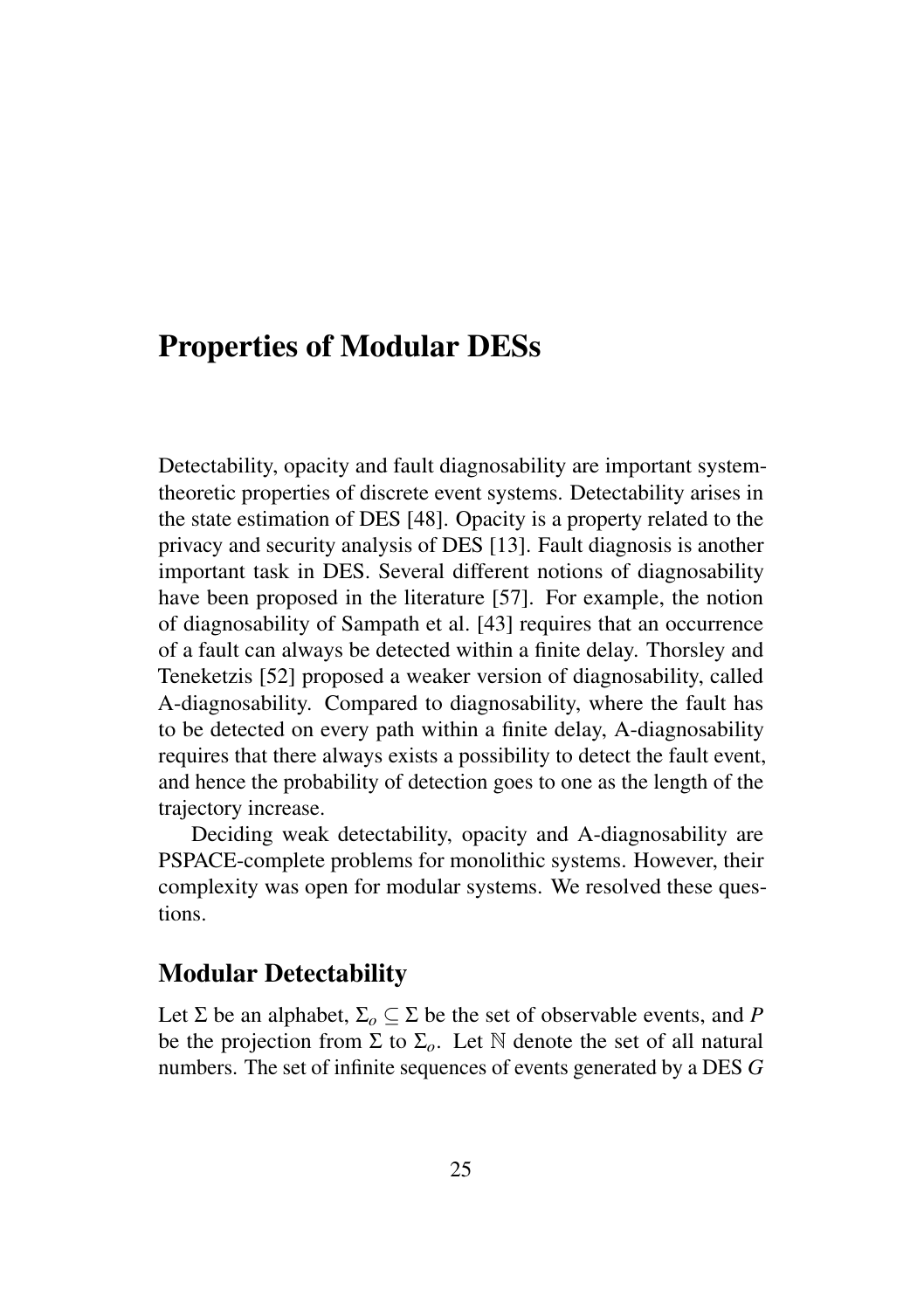is denoted by  $L^{\omega}(G)$ . For  $w \in L^{\omega}(G)$ , we denote the set of its prefixes by  $Pr(w)$ .

A DES  $G = (Q, \Sigma, \delta, I)$  is strongly detectable with respect to  $\Sigma_{uo}$ if we can determine, after a finite number of observations, the current and subsequent states of the system for all trajectories of the system, that is,

$$
(\exists n \in \mathbb{N})(\forall s \in L^{\omega}(G))(\forall t \in Pr(s))\big[|P(t)| > n \Rightarrow |R_G(t)| = 1\big]
$$

where  $R_G(t) = \{x \in Q \mid \exists t' \in L(G) \text{ such that } P(t) = P(t') \text{ and } x \in$  $\delta(I,t')$ }. It is strongly periodically detectable with respect to  $\Sigma_{uo}$ if we can periodically determine the current state of the system for all trajectories of the system, that is,

$$
(\exists n \in \mathbb{N})(\forall s \in L^{\omega}(G))(\forall t \in Pr(s))(\exists t' \in \Sigma^*)
$$
  
\n
$$
[tt' \in Pr(s) \land |P(t')| < n \land |R_G(tt')| = 1].
$$

The modular version of the problems is defined as follows.

**Definition 35.** Given a set of discrete event systems  $\{G_1, G_2, \ldots, G_n\}$ and a set of unobservable events  $\Sigma_{\mu\rho}$ . The strong (periodic) modular detectability problem asks whether the DES  $G_1||G_2|| \cdots ||G_n$  is strongly (periodically) detectable with respect to Σ*uo*.

Deciding strong modular detectability is a PSPACE-hard problem. Our result improves this lower bound by showing that polynomial space is sufficient to solve the problem.

Theorem 36. *Deciding strong (periodic) modular detectability is a PSPACE-complete problem.*

Strong detectability requires that one can always determine the current state of the system unambiguously after a finite number of observations. A weaker version of detectability, weak detectability, requires that one can determine the current state of the system for some trajectory.

A DES  $G = (Q, \Sigma, \delta, I)$  is weakly detectable with respect to  $\Sigma_{uo}$  if we can determine, after a finite number of observations, the current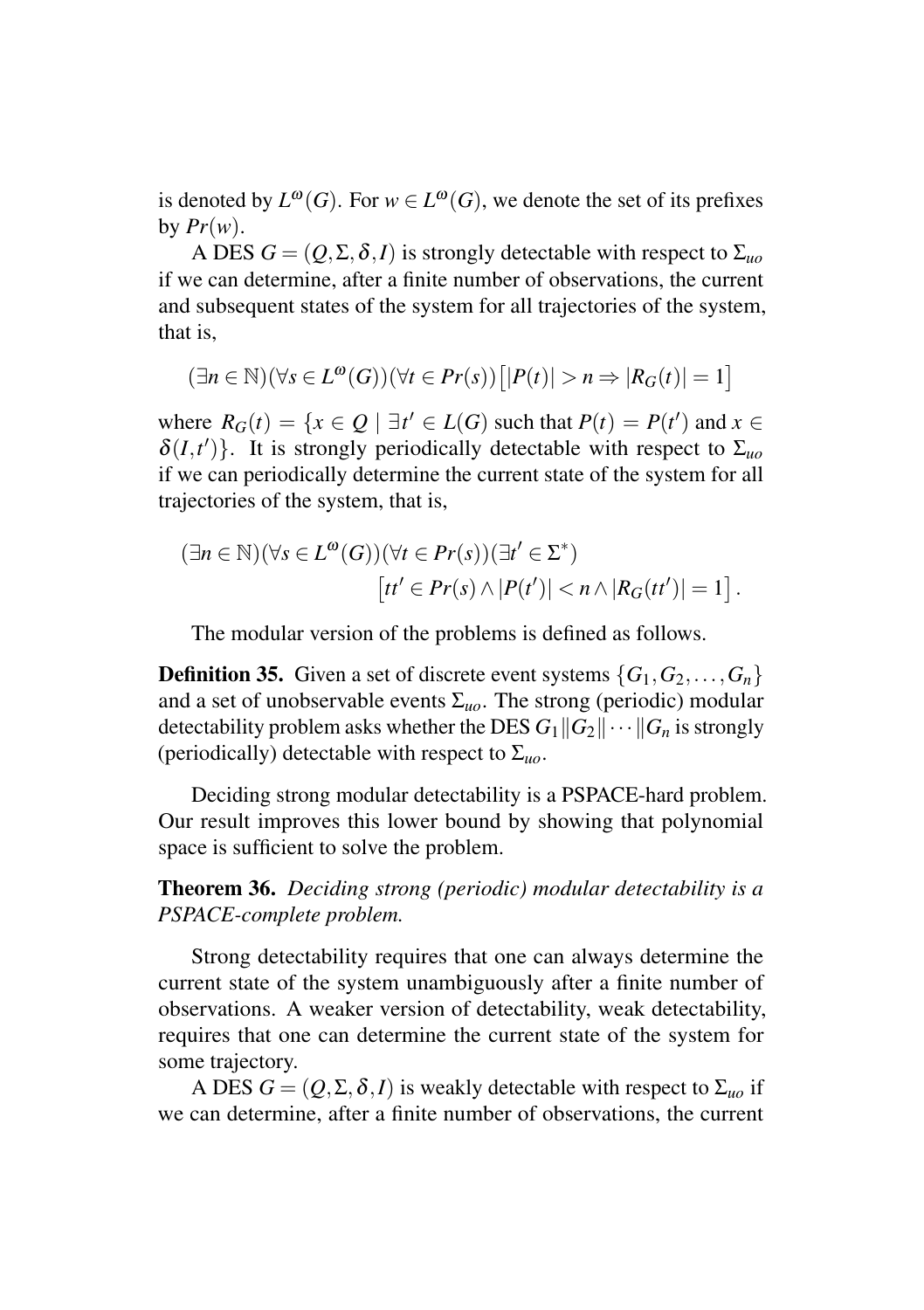and subsequent states of the system for some trajectories of the system, that is,

$$
(\exists n \in \mathbb{N})(\exists s \in L^{\omega}(G))(\forall t \in Pr(s))\big[|P(t)| > n \Rightarrow |R_G(t)| = 1\big].
$$

It is weakly periodically detectable with respect to  $\Sigma_{\mu\rho}$  if we can periodically determine the current state of the system for some trajectories of the system, that is,

$$
(\exists n \in \mathbb{N})(\exists s \in L^{\omega}(G))(\forall t \in Pr(s))(\exists t' \in \Sigma^*)
$$
  
\n
$$
[tt' \in Pr(s) \land |P(t')| < n \land |R_G(tt')| = 1].
$$

Similarly as strong (periodic) modular detectability we define weak (periodic) modular detectability.

**Definition 37.** Given a set of discrete event systems  $\{G_1, G_2, \ldots, G_n\}$ and a set of unobservable events  $\Sigma_{\mu o}$ . The weak (periodic) modular detectability problem asks whether the system  $G_1||G_2|| \cdots ||G_n$  is weakly (periodically) detectable with respect to Σ*uo*.

Deciding weak modular detectability is a PSPACE-hard problem, however the complexity was left open. We showed that the problem requires exponential space.

Theorem 38. *Deciding weak (periodic) modular detectability is an EXPSPACE-complete problem.*

In some cases, the projection erases only private events. This, for instance, ensures that the projection commutes with parallel composition, that is,  $P(L_m(G_1||G_2)) = P(L_m(G_1)) || P(L_m(G_2))$ . We showed that under this assumption, deciding weak modular detectability is a simpler problem.

**Theorem 39.** Let  $\{G_1, G_2, \ldots, G_n\}$  be a set of discrete event systems *and*  $P: \Sigma \to \Sigma_o$  *be a projection such that all shared events of any two systems are included in* Σ*o. Then deciding weak (periodic) modular detectability is PSPACE-complete.*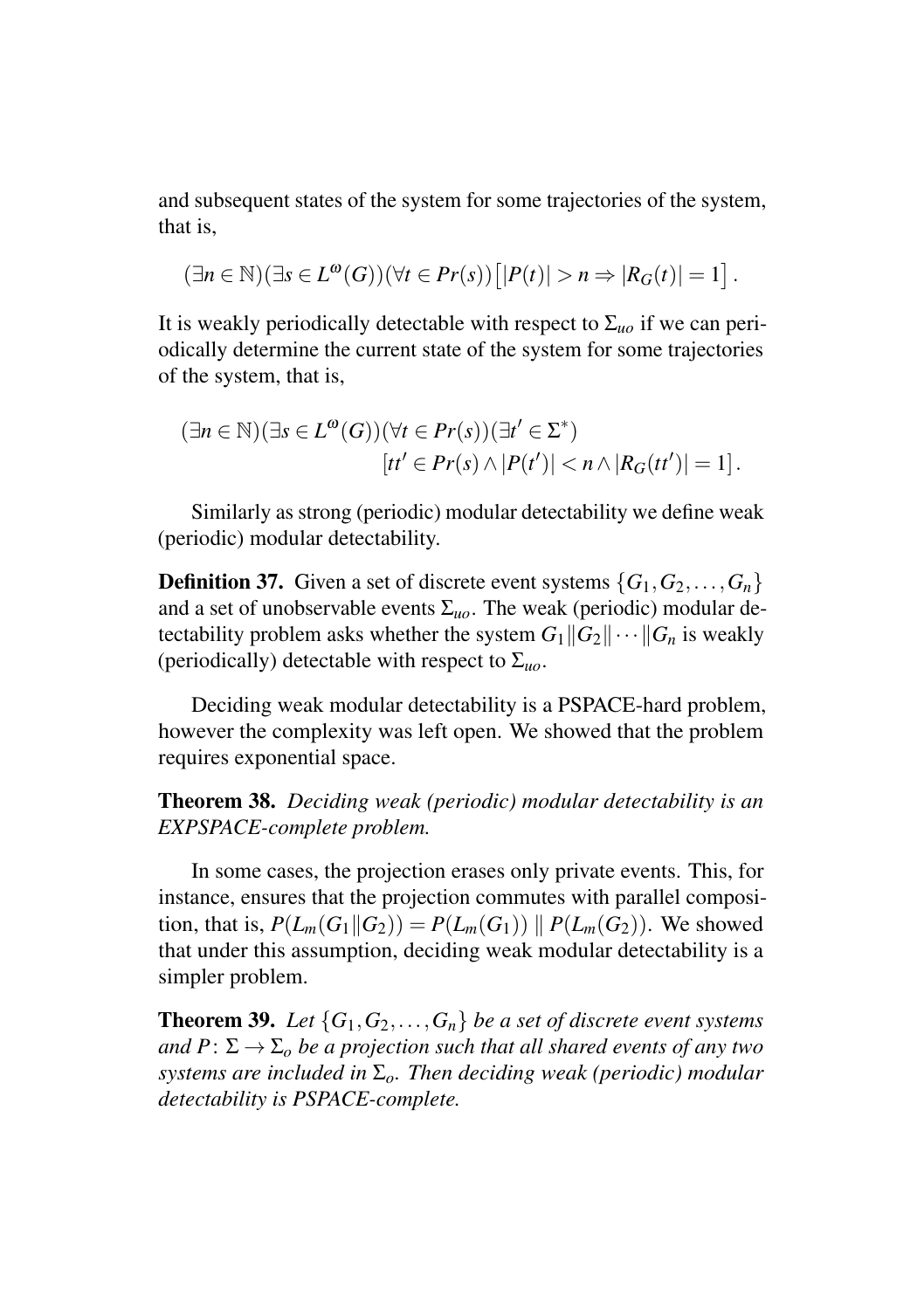### Modular Opacity

Opacity is a property related to the privacy and security analysis of DES. The system has a secret modeled as a set of states and an intruder is modeled as a passive observer with limited observation. The system is opaque if the intruder never knows for sure that the system is in a secret state, i.e., the secret is not revealed.

A DES  $G = (Q, \Sigma, \delta, I)$  is current-state opaque with respect to  $\Sigma_{\mu\rho}$ and a set of secret states  $Q_S \subseteq Q$  if  $(\forall s \in L(G))[R_G(s) \subseteq Q_S]$ . The modular version of the problem is defined as follows.

**Definition 40.** Given a set of discrete event systems  $\{G_1, G_2, \ldots, G_n\}$ , a set of unobservable events  $\Sigma_{\mu o}$ , and a set of secret states  $Q_S$ . The modular opacity problem asks whether the system  $G_1||G_2|| \cdots ||G_n$  is opaque with respect to Σ*uo* and *QS*.

Theorem 41. *Deciding modular opacity is an EXPSPACE-complete problem.*

**Theorem 42.** Let  $\{G_1, G_2, \ldots, G_n\}$  be a set of discrete event systems *and*  $P: \Sigma \to \Sigma$ <sub>*o*</sub> *be a projection such that all shared events of any two systems are included in* Σ*o. Then deciding modular opacity is PSPACE-complete.*

#### Modular A-Diagnosability

Let  $\Sigma_F \subseteq \Sigma$  be a set of fault events, and let  $L_F = \Sigma^* \Sigma_F \Sigma^*$  be the set of all trajectories that contain a fault event. The goal of fault diagnosis is to detect the occurrence of fault events. Several different notions of diagnosability have been proposed in the literature. For example, the diagnosability problem of Sampath et al. [43] requires that the occurrence of a fault can always be detected within a finite delay. This problem is polynomial-time decidable for monolithic systems and PSPACE-complete for modular systems.

Thorsley and Teneketzis [52] proposed a weaker version of diagnosability, A-diagnosability. Compared to diagnosability, where a fault has to be detected on every path after it happens within a finite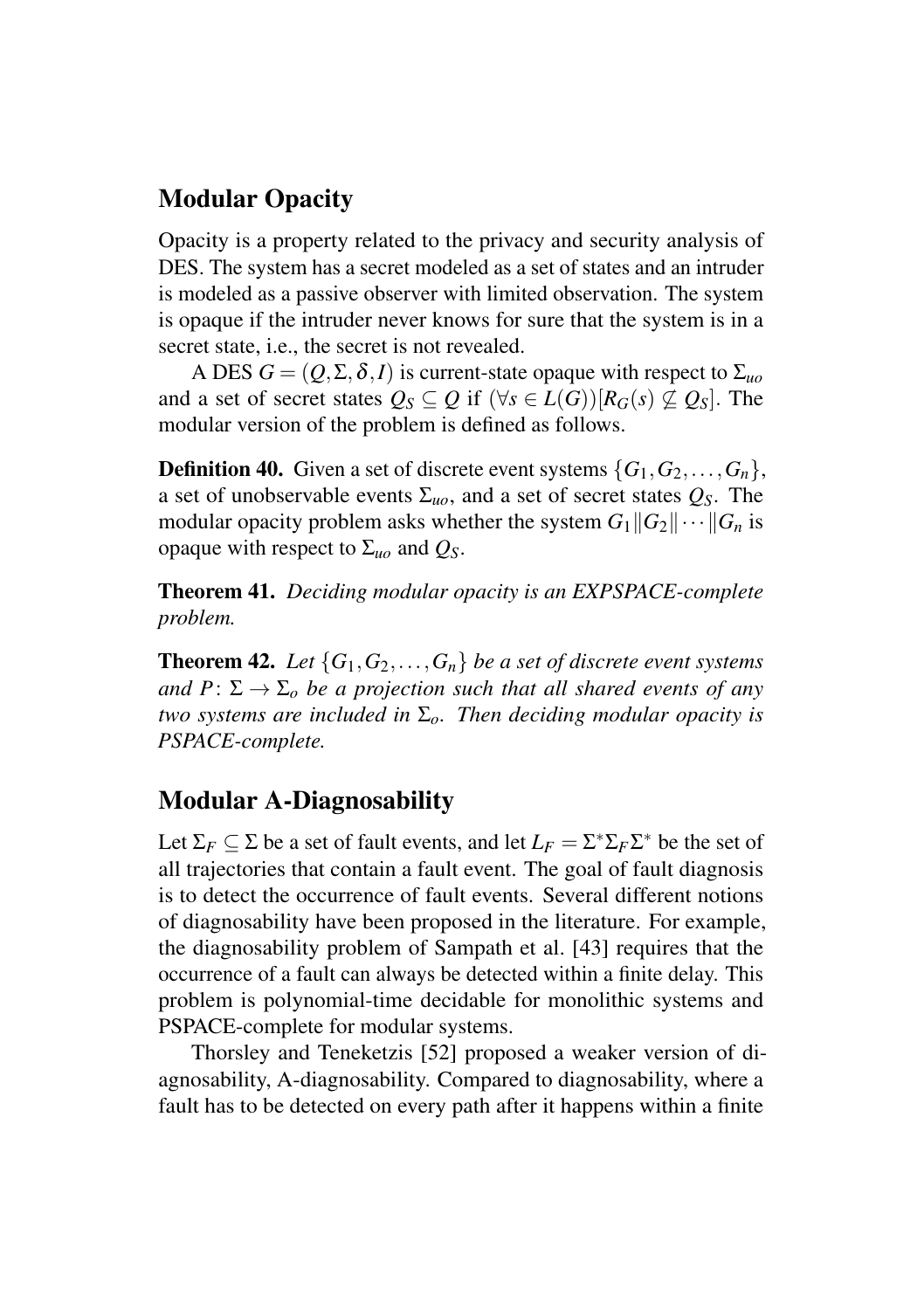delay, A-diagnosability requires that for any path that contains a fault event, it always has an extension where a fault can be detected.

A DES  $G = (Q, \Sigma, \delta, I)$  is A-diagnosable with respect to  $\Sigma_{uo}$  and  $\Sigma_F$  if for any fault trajectory, there exists an extension under which a fault event has occurred, that is,

$$
(\forall s \in L(G) \cap L_F)(\exists t \in L(G)/s)[P^{-1}P(st) \cap L(G) \subseteq L_F],
$$

where  $L(G)/s = \{t \in \Sigma^* \mid st \in L(G)\}$ . Intuitively, A-diagnosability says that after the occurrence of any fault, we can detect the occurrence of a fault with probability one.

The modular version of the problem is defined as follows.

**Definition 43.** Given a set of discrete event systems  $\{G_1, G_2, \ldots, G_n\}$ , a set of unobservable events  $\Sigma_{\mu o}$ , and a set of fault events  $\Sigma_F$ . The modular A-diagnosability problem asks whether the discrete event system  $G_1||G_2||\cdots||G_n$  is A-diagnosable with respect to  $\Sigma_{\mu_0}$  and  $\Sigma_F$ .

Bertrand et al. [1] and Chen et al. [7] have shown that testing A-diagnosability is PSPACE-complete for monolithic systems. We showed that the problem is EXPSPACE-complete for modular systems.

Theorem 44. *Deciding modular A-diagnosability is EXPSPACE-complete.*

**Theorem 45.** Let  $\{G_1, G_2, \ldots, G_n\}$  be a set of discrete event systems *and*  $P: \Sigma \rightarrow \Sigma_0$  *be a projection such that all shared events of any two systems are included in* Σ*o. Then deciding modular A-diagnosability is PSPACE-complete.*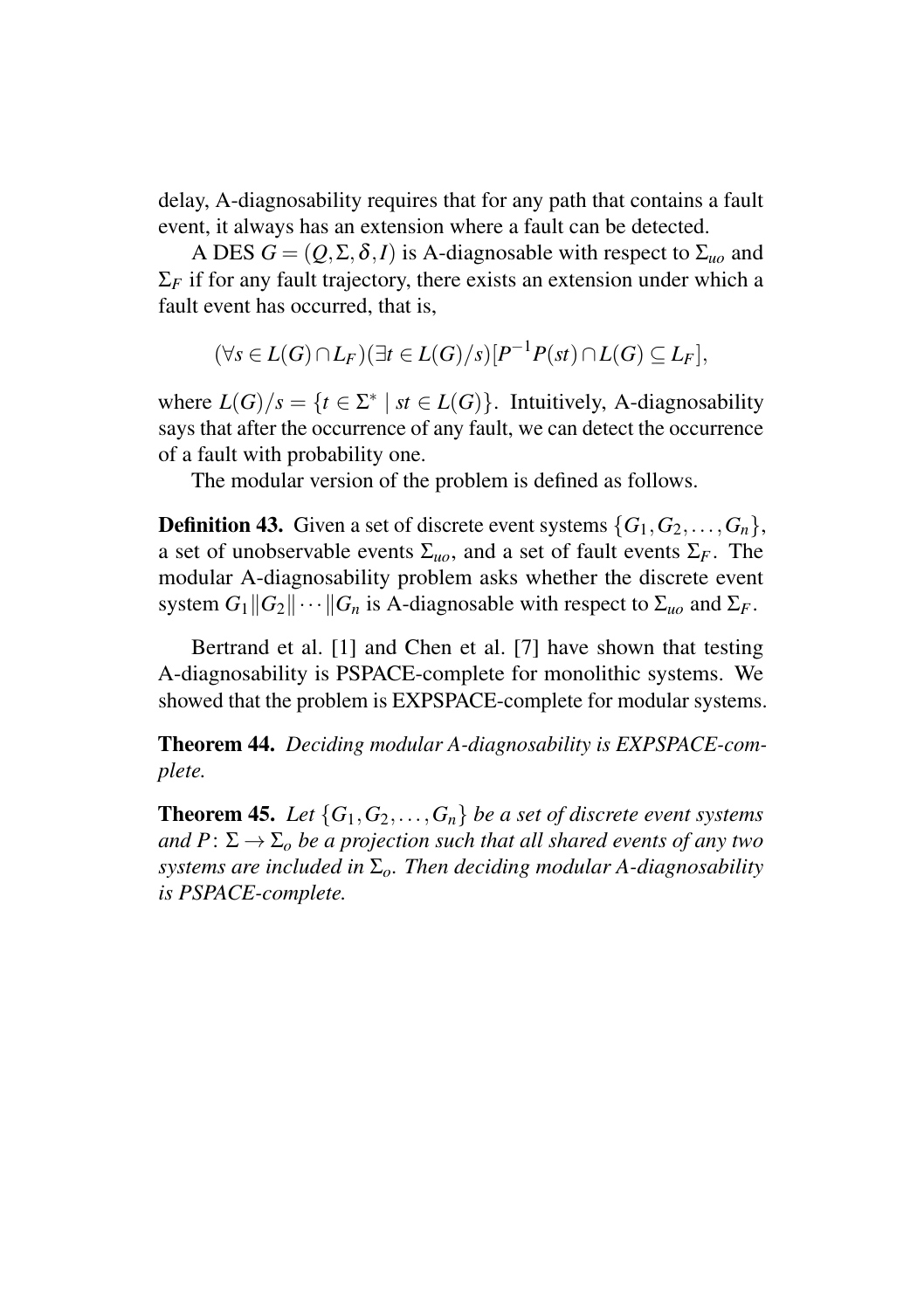## Papers in the Collection

This thesis is a collection of papers listed below. It is common in the field to list the names of authors in the alphabetic order. The numbers correspond to the numbers in the bibliography.

- [14] G. Jirásková and T. Masopust. On a structural property in the state complexity of projected regular languages. *Theoretical Computer Science*, 449:93–105, 2012.
- [16] J. Komenda and T. Masopust. Computation of controllable and coobservable sublanguages in decentralized supervisory control via communication. *Discrete Event Dynamic Systems*, 27(4):585–608, 2017.
- [17] J. Komenda, T. Masopust, and J. van Schuppen. Synthesis of controllable and normal sublanguages for discrete-event systems using a coordinator. *Systems & Control Letters*, 60(7):492–502, 2011.
- [19] J. Komenda, T. Masopust, and J. van Schuppen. Coordination control of discrete-event systems revisited. *Discrete Event Dynamic Systems*, 25(1-2):65–94, 2015.
- [21] J. Komenda, T. Masopust, and J. H. van Schuppen. On conditional decomposability. *Systems & Control Letters*, 61:1260– 1268, 2012.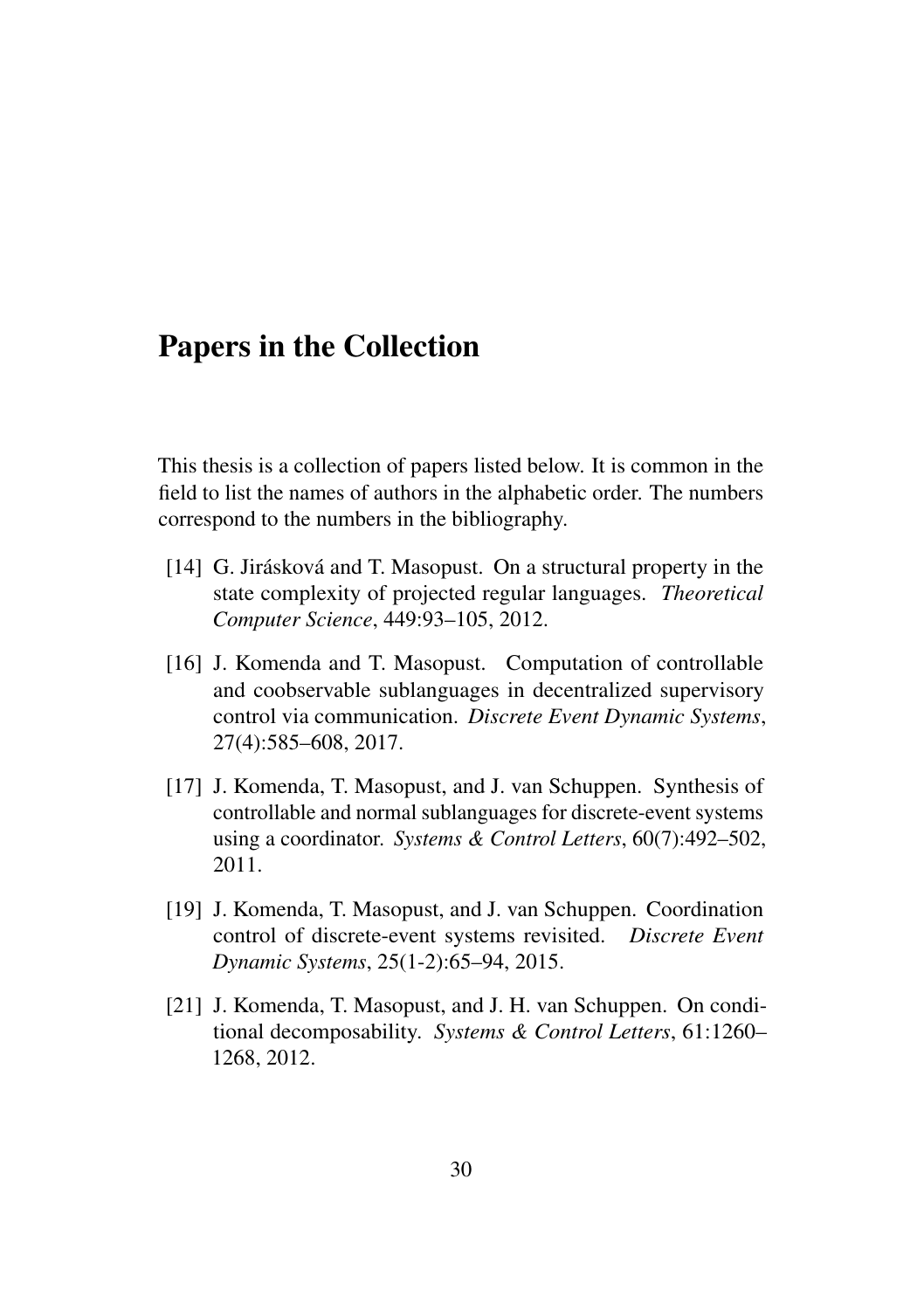- [22] J. Komenda, T. Masopust, and J. H. van Schuppen. Supervisory control synthesis of discrete-event systems using a coordination scheme. *Automatica*, 48(2):247–254, 2012.
- [23] J. Komenda, T. Masopust, and J. H. van Schuppen. On a distributed computation of supervisors in modular supervisory control. In *Conference on Complex Systems Engineering (ICCSE)*, pages 1–6, 2015.
- [30] T. Masopust. A note on controllability of deterministic contextfree systems. *Automatica*, 48(8):1934–1937, 2012.
- [31] T. Masopust. Complexity of infimal observable superlanguages. *IEEE Transactions on Automatic Control* 63(1), 249–254, 2018.
- [32] T. Masopust. Complexity of verifying nonblockingness in modular supervisory control. *IEEE Transactions on Automatic Control* 63(2), 602–607, 2018.
- [33] T. Masopust and X. Yin. Complexity of Detectability, Opacity and A-Diagnosability for Modular DES. 2017. Submitted manuscript, after revision.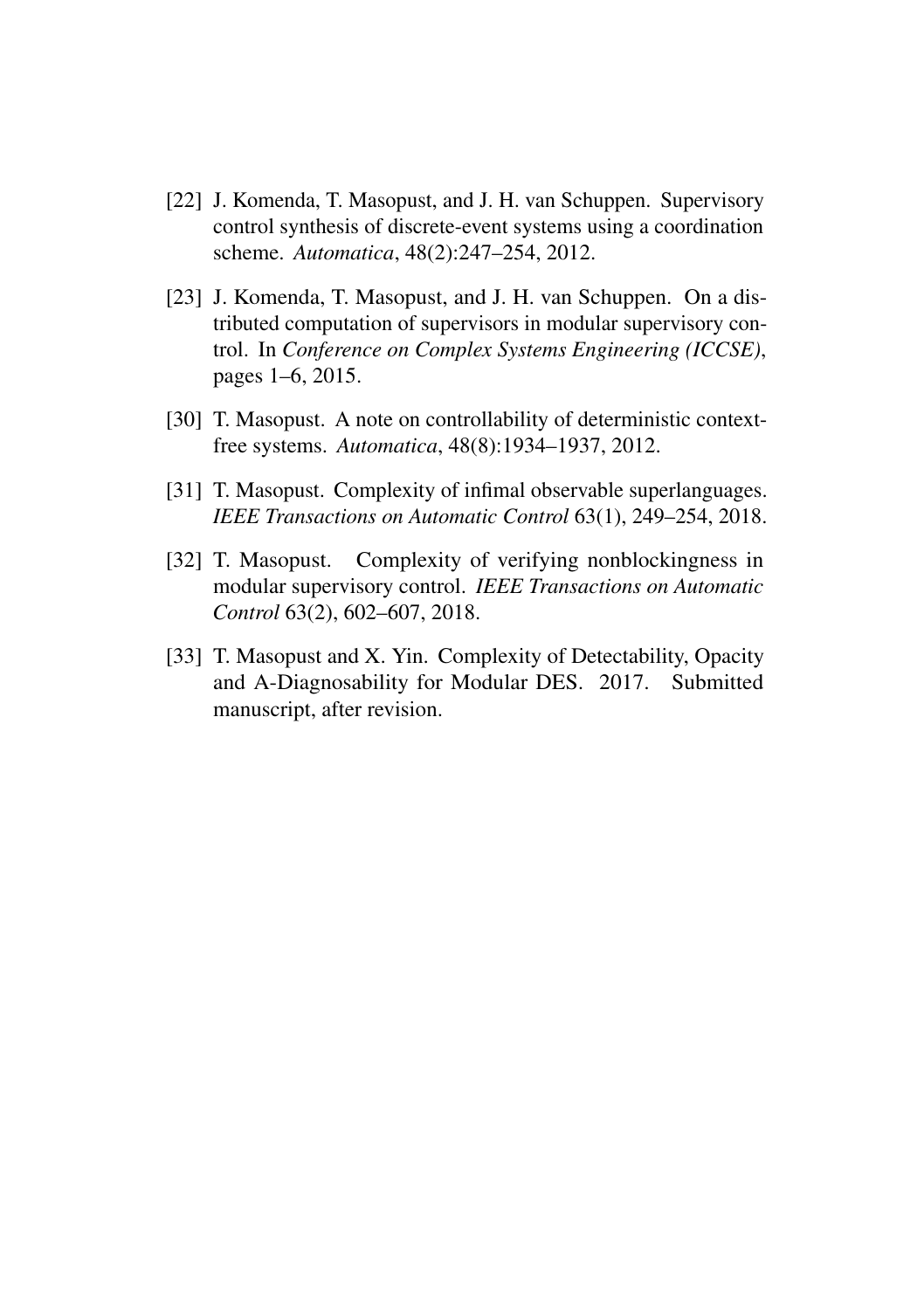## Bibliography

- [1] N. Bertrand, S. Haddad, and E. Lefaucheux. Foundation of diagnosis and predictability in probabilistic systems. In *FSTTCS*, volume 29 of *LIPIcs*, pages 417–429, 2014.
- [2] B. Brandin and W. Wonham. Supervisory control of timed discrete-event systems. *IEEE Trans. Automat. Control*, 39:329– 342, 1994.
- [3] R. D. Brandt, V. Garg, R. Kumar, F. Lin, S. I. Marcus, and W. M. Wonham. Formulas for calculating supremal controllable and normal sublanguages. *Systems & Control Letters*, 15:111–117, 1990.
- [4] H. J. Bravo, A. E. C. Da Cunha, P. Pena, R. Malik, and J. E. R. Cury. Generalised verification of the observer property in discrete event systems. In *WODES*, pages 337–342, 2012.
- [5] K. Cai, R. Zhang, and W. M. Wonham. Relative observability of discrete-event systems and its supremal sublanguages. *IEEE Trans. Automat. Control*, 60:659–670, 2015.
- [6] C. Cassandras and S. Lafortune. *Introduction to discrete event systems*. Springer, second edition, 2008.
- [7] J. Chen, C. Keroglou, C. N. Hadjicostis, and R. Kumar. Revised test for stochastic diagnosability of discrete-event systems. *IEEE Transactions on Automation Science and Engineering*, 15:404– 408, 2018.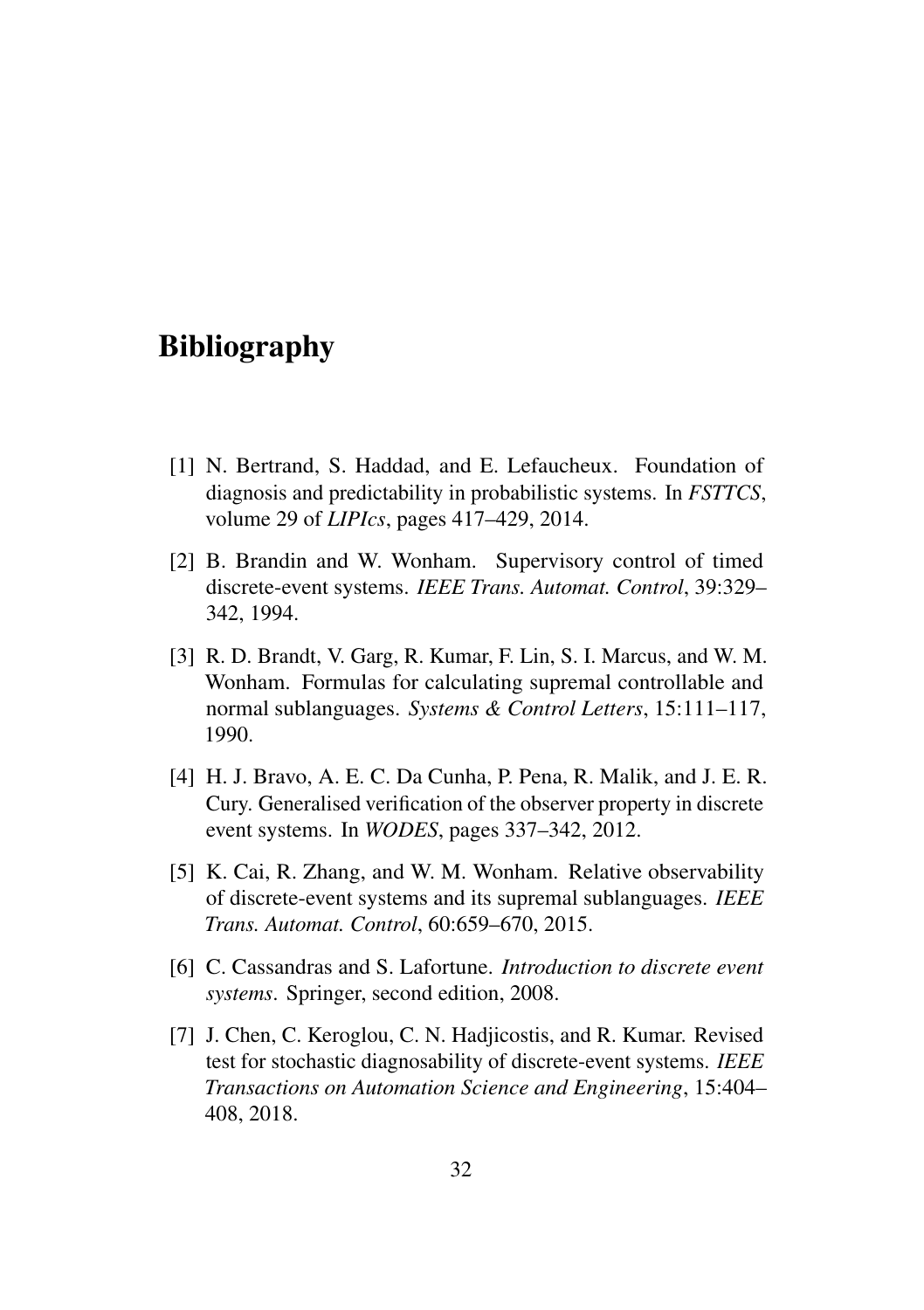- [8] L. B. Clavijo and J. C. Basilio. Empirical studies in the size of diagnosers and verifiers for diagnosability analysis. *Discrete Event Dynamic Systems*, 27:701–739, 2017.
- [9] J. Fa, X. Yang, and Y. Zheng. Formulas for a class of controllable and observable sublanguages larger than the supremal controllable and normal sublanguage. *Systems & Control Letters*, 20:11–18, 1993.
- [10] C. Griffin. A note on deciding controllability in pushdown systems. *IEEE Trans. Automat. Control*, 51:334–337, 2006.
- [11] C. Griffin. *Decidability and optimality in pushdown control systems: a new approach to discrete event control*. PhD thesis, Penn State University, 2007.
- [12] C. Griffin. On partial observability in discrete event control with pushdown systems. In *ACC*, pages 2619–2622, 2010.
- [13] R. Jacob, J.-J. Lesage, and J.-M. Faure. Overview of discrete event systems opacity: Models, validation, and quantification. *Annual Reviews in Control*, 41:135–146, 2016.
- $[14]$  G. Jirásková and T. Masopust. On a structural property in the state complexity of projected regular languages. *Theoretical Computer Science*, 449:93–105, 2012.
- [15] J. Komenda, H. Marchand, and S. Pinchinat. A constructive and modular approach to decentralized supervisory control problems. In *DESDes*, volume 39, pages 111–116, 2006.
- [16] J. Komenda and T. Masopust. Computation of controllable and coobservable sublanguages in decentralized supervisory control via communication. *Discrete Event Dynamic Systems*, 27:585– 608, 2017.
- [17] J. Komenda, T. Masopust, and J. van Schuppen. Synthesis of controllable and normal sublanguages for discrete-event systems using a coordinator. *Systems & Control Letters*, 60:492–502, 2011.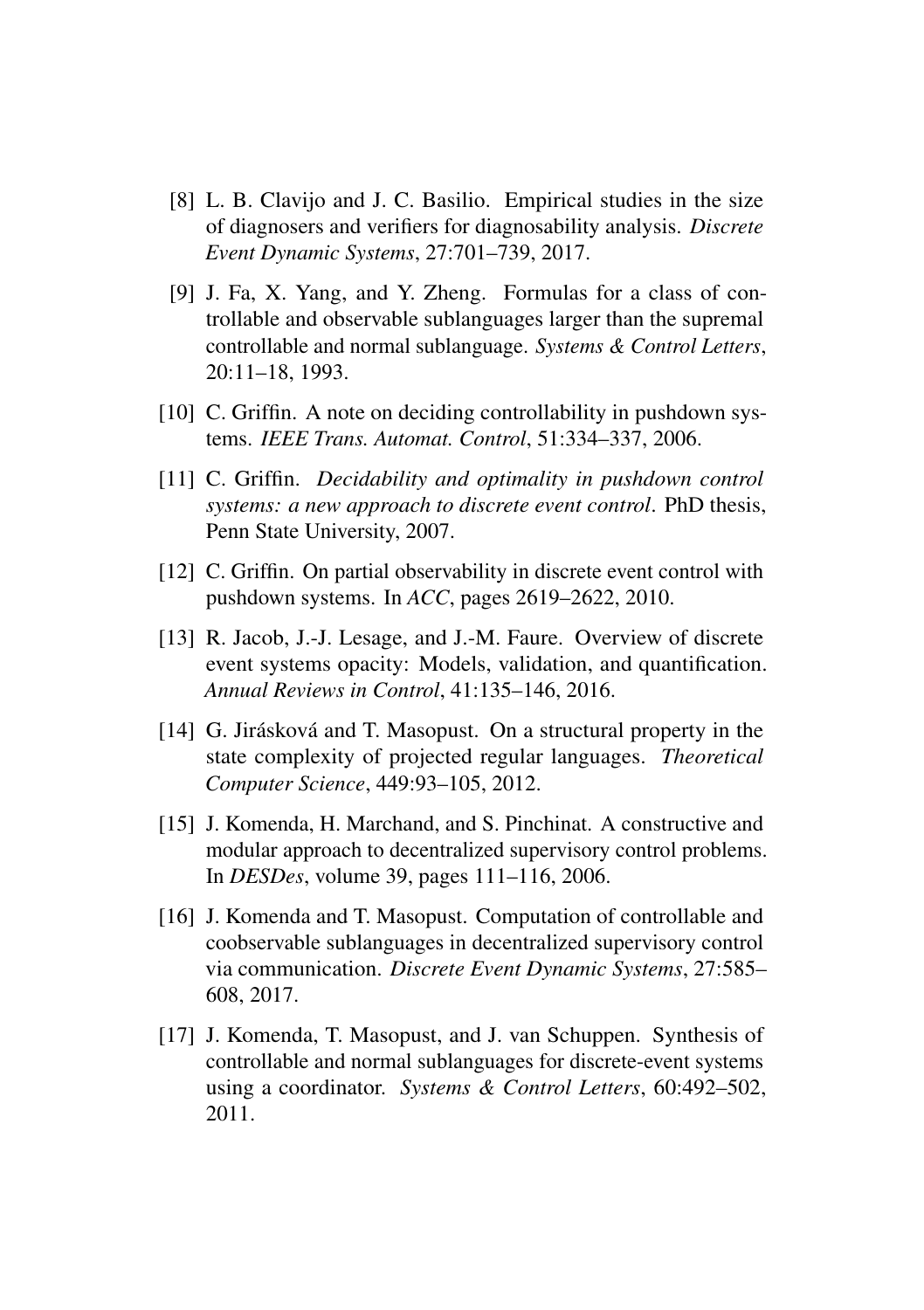- [18] J. Komenda, T. Masopust, and J. van Schuppen. On conditional decomposability. *Systems & Control Letters*, 61:1260–1268, 2012.
- [19] J. Komenda, T. Masopust, and J. van Schuppen. Coordination control of discrete-event systems revisited. *Discrete Event Dynamic Systems*, 25:65–94, 2015.
- [20] J. Komenda, T. Masopust, and J. van Schuppen. Relative observability in coordination control. In *IEEE CASE*, pages 75–80, 2015.
- [21] J. Komenda, T. Masopust, and J. H. van Schuppen. On conditional decomposability. *Systems & Control Letters*, 61:1260– 1268, 2012.
- [22] J. Komenda, T. Masopust, and J. H. van Schuppen. Supervisory control synthesis of discrete-event systems using a coordination scheme. *Automatica*, 48:247–254, 2012.
- [23] J. Komenda, T. Masopust, and J. H. van Schuppen. On a distributed computation of supervisors in modular supervisory control. In *ICCSE*, pages 1–6, 2015.
- [24] R. Kumar and V. K. Garg. Optimal supervisory control of discrete event dynamical systems. *SIAM Journal on Control and Optimization*, 33:419–439, 1995.
- [25] R. Kumar and M. A. Shayman. Formulae relating controllability, observability, and co-observability. *Automatica*, 34:211–215, 1998.
- [26] S. Lafortune and E. Chen. The infimal closed controllable superlanguage and its application in supervisory control. *IEEE Trans. Automat. Control*, 35:398–405, 1990.
- [27] S.-H. Lee and K. Wong. Structural decentralized control of concurrent discrete-event systems. *European Journal of Control*, 8:477–491, 2002.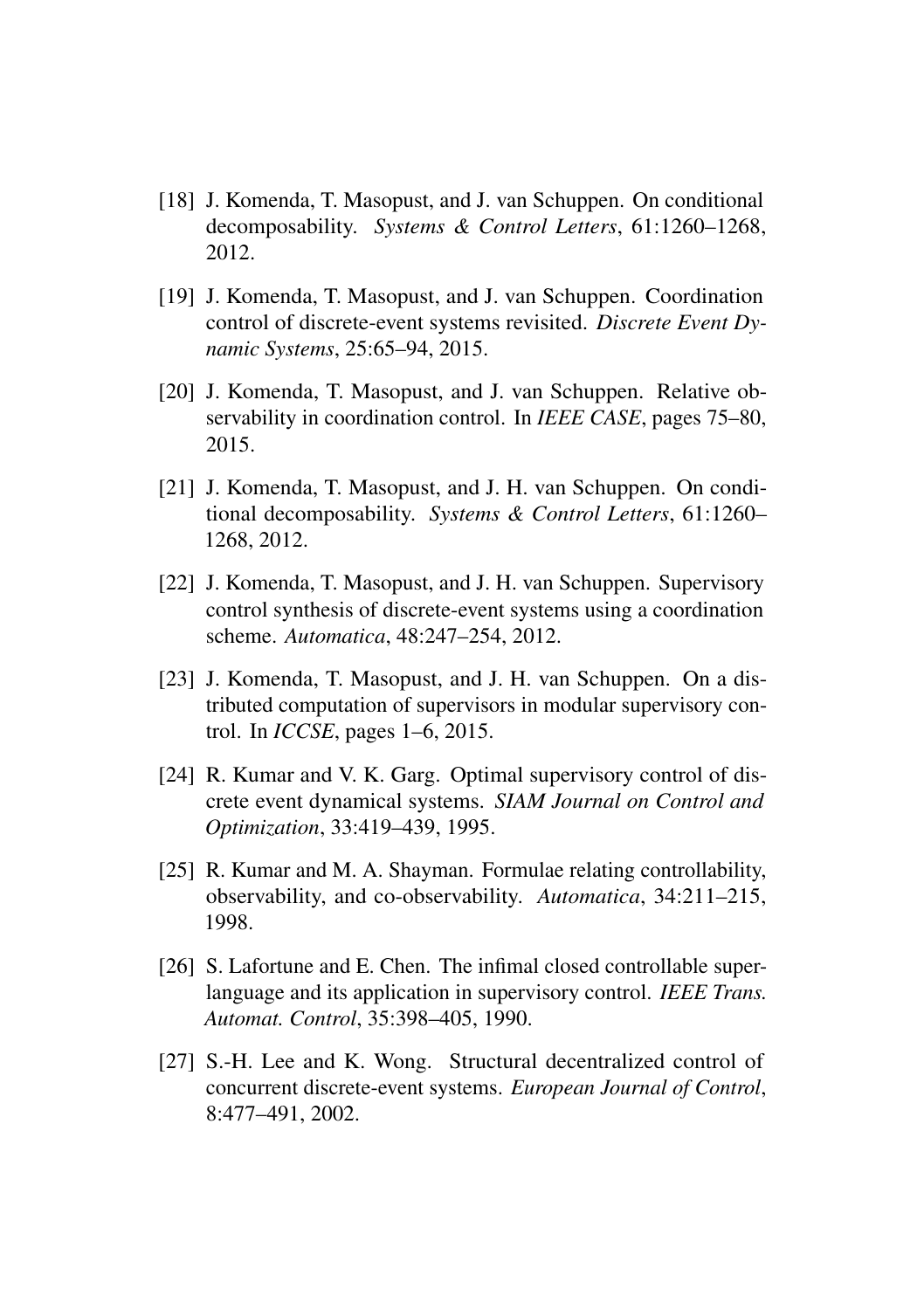- [28] L. Lin, A. Stefanescu, R. Su, W. Wang, and A. Shehabinia. Towards decentralized synthesis: Decomposable sublanguage and joint observability problems. In *ACC*, pages 2047–2052, 2014.
- [29] R. Malik. Programming a fast explicit conflict checker. In *WODES*, pages 438–443, 2016.
- [30] T. Masopust. A note on controllability of deterministic contextfree systems. *Automatica*, 48:1934–1937, 2012.
- [31] T. Masopust. Complexity of infimal observable superlanguages. *IEEE Trans. Automat. Control*, 63:249–254, 2018.
- [32] T. Masopust. Complexity of verifying nonblockingness in modular supervisory control. *IEEE Trans. Automat. Control*, 63:602– 607, 2018.
- [33] T. Masopust and X. Yin. Complexity of detectability, opacity and a-diagnosability for modular discrete event systems. Manuscript, 2017.
- [34] T. Moor et al. libFAUDES a discrete event systems library, 2012. [Online]. Available at http://www.rt.eei.uni-erlangen.de/FGdes/faudes/.
- [35] A. Payne. Matrix-based algorithms and an analysis of system structure for partially-observable discrete-event systems. Master's thesis, Queen's University, Kingston, Ontario, Ca., 1997.
- [36] P. Pena, J. Cury, and S. Lafortune. Polynomial-time verification of the observer property in abstractions. In *ACC*, pages 465–470, 2008.
- [37] P. Ramadge and W. Wonham. Supervisory control of a class of discrete event processes. *SIAM Journal on Control and Optimization*, 25:206–230, 1987.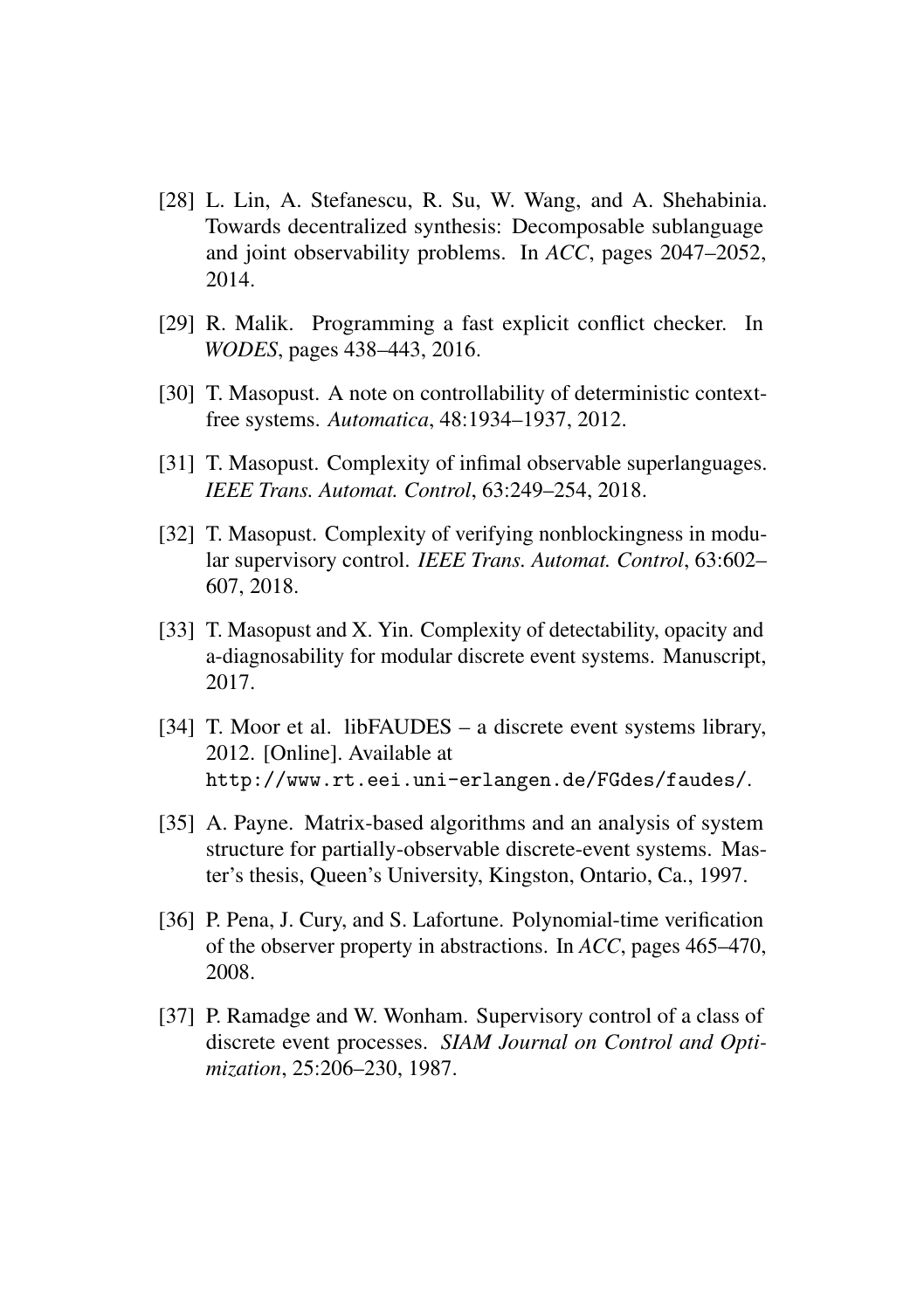- [38] K. Rohloff and S. Lafortune. On the computational complexity of the verification of modular discrete-event systems. In *CDC*, volume 1, pages 16–21, 2002.
- [39] K. Rohloff and S. Lafortune. PSPACE-completeness of modular supervisory control problems. *Discrete Event Dynamic Systems*, 15:145–167, 2005.
- [40] K. Rudie and W. Wonham. Think globally, act locally: Decentralized supervisory control. *IEEE Trans. Automat. Control*, 37:1692–1708, 1992.
- [41] K. Rudie and W. M. Wonham. The infimal prefix-closed and observable superlanguage of given language. *Systems & Control Letters*, 15:361–371, 1990.
- [42] K. Rudie and W. M. Wonham. The infimal prefix-closed and observable superlanguange of a given language. *Systems & Control Letters*, 15:361–371, 1990.
- [43] M. Sampath, R. Sengupta, S. Lafortune, K. Sinnamohideen, and D. Teneketzis. Diagnosability of discrete-event systems. *IEEE Trans. Automat. Control*, 40:1555–1575, 1995.
- [44] G. Schafaschek, M. Queiroz, and J. Cury. Local modular supervisory control of timed discrete-event systems. In *WODES*, pages 271–277, 2014.
- [45] K. Schmidt and C. Breindl. On maximal permissiveness of hierarchical and modular supervisory control approaches for discrete event systems. In *WODES*, pages 462–467, 2008.
- [46] K. Schmidt and C. Breindl. Maximally permissive hierarchical control of decentralized discrete event systems. *IEEE Trans. Automat. Control*, 56:723–737, 2011.
- [47] A. Schmuck, S. Schneider, J. Raisch, and U. Nestmann. Supervisory control synthesis for deterministic context free specification languages - enforcing controllability least restrictively. *Discrete Event Dynamic Systems*, 26:5–32, 2016.